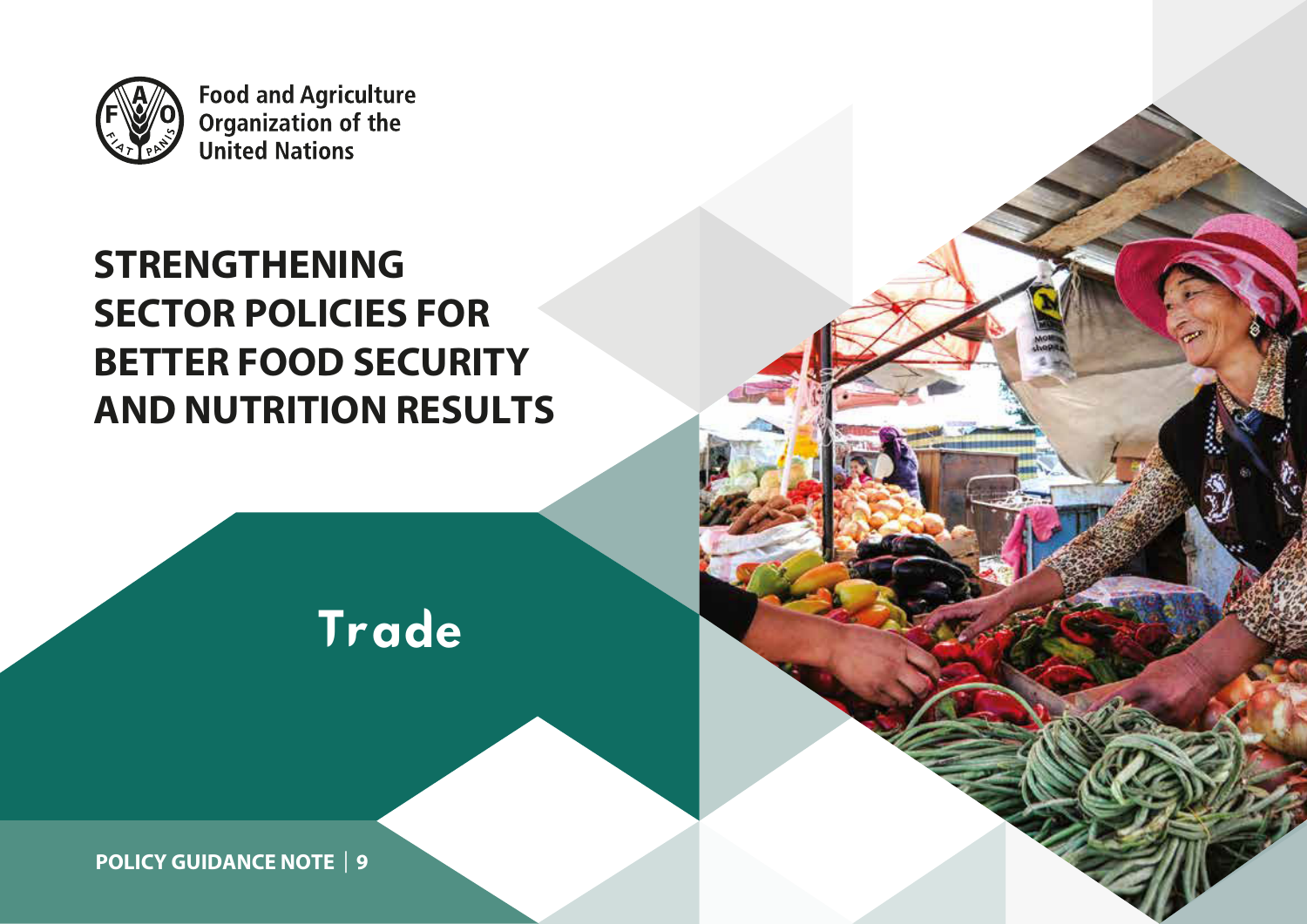This policy guidance note represents the continuation of a series of eight policy guidance notes that were jointly produced by the Food and Agriculture Organization of the United Nations (FAO) and the Directorate for International Cooperation and Development (DEVCO) of the European Commission, to boost food security and nutrition, sustainable agriculture and resilience. This, and subsequent notes in the series are the sole creation and responsibility of FAO and cannot be considered as a product of any other organization.

Coordinated by Ekaterina Krivonos Trade Policy team - Trade and Markets Division Food and Agriculture of the United Nations Contributors: Flora Endl, Ishrat Gadhok, Georgios Mermigkas and Jung-eun Sohn. Tim Martyn and Itziar Gonzalez are acknowledged for providing country case material, and Esther Wiegers, Trudy Wijnhoven and other colleagues from the Nutrition and Food Systems Division for thoughtful comments.

The designations employed and the presentation of material in this information product do not imply the expression of any opinion whatsoever on the part of FAO concerning the legal or development status of any country, territory, city or area or of its authorities, or concerning the delimitation of its frontiers or boundaries. The mention of specific companies or products of manufacturers, whether or not these have been patented, does not imply that these have been endorsed or recommended by FAO in preference to others of a similar nature that are not mentioned.

The views expressed in this information product are those of the author(s) and do not necessarily reflect the views of the Food and Agriculture Organization of the United Nations.

FAO encourages the use, reproduction and dissemination of material in this information product. Except where otherwise indicated, material may be copied, downloaded and printed for private study, research and teaching purposes, or for use in non-commercial products or services, provided that appropriate acknowledgement of FAO as the source and copyright holder is given and that FAO's endorsement of users' views, products or services is not implied in any way.

All requests for translation and adaptation rights, and for resale and other commercial use rights should be made via <www.fao.org/contact-us/licence-request>or addressed to [copyright@fao.org.](mailto:copyright%40fao.org?subject=)

FAO information products are available on the FAO website (<www.fao.org/publications>) and can be purchased through [publications-sales@fao.org](mailto:publications-sales%40fao.org.?subject=).

©FAO, 2017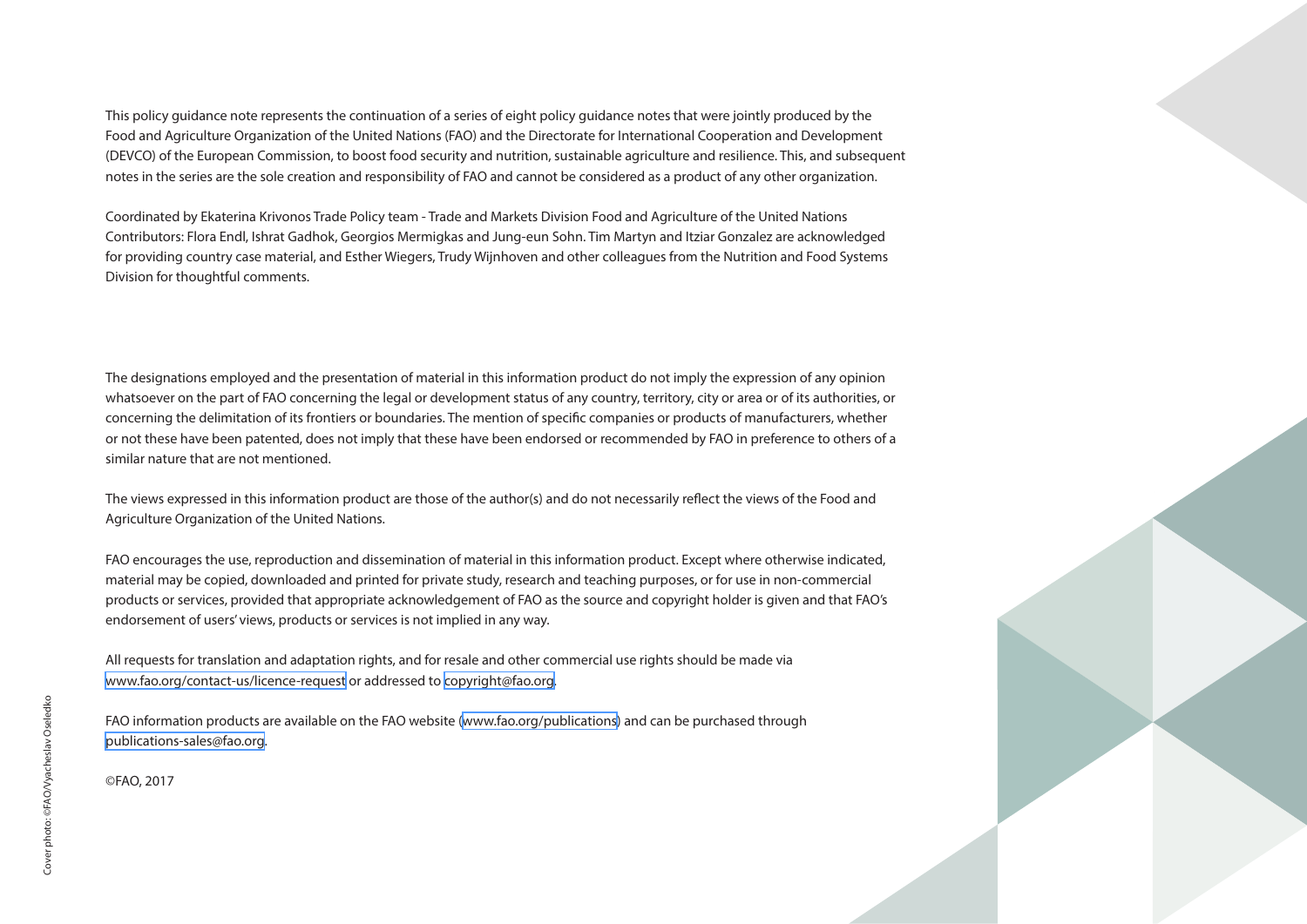# **STRENGTHENING SECTOR POLICIES FOR BETTER FOOD SECURITY AND NUTRITION RESULTS**

This policy guidance note is part of a series that the Food and Agriculture Organization of the United Nations (FAO) and partners are producing to support policy makers address the food security and nutrition situation in their country. Each note provides guidance on how to sharpen the focus of sector policies in order to achieve sustainable food security and nutrition outcomes.

# **POLICY GUIDANCE NOTE** | **9**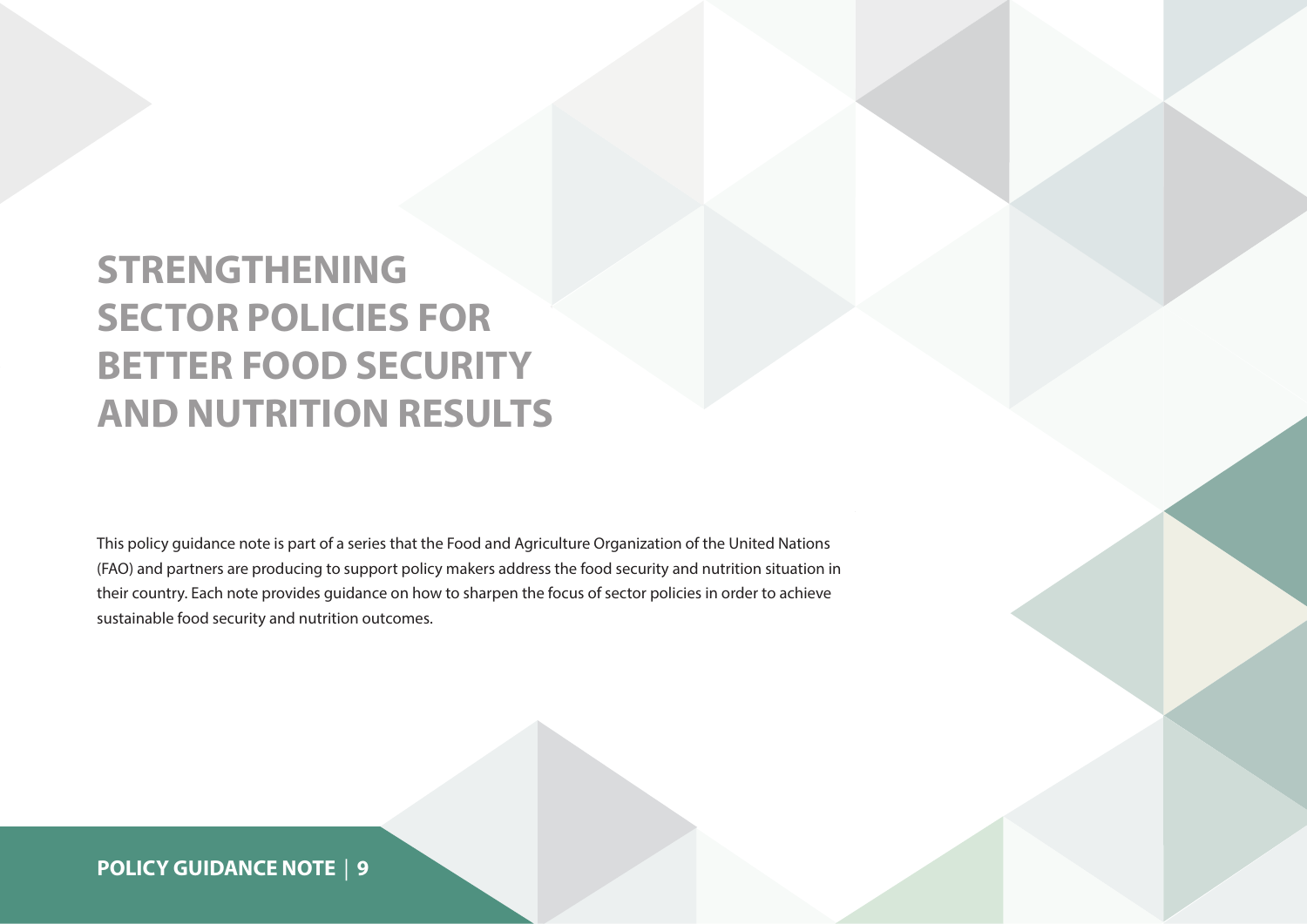# **Contents**

| Introduction                                           |    |
|--------------------------------------------------------|----|
| Purpose of this guidance note                          | 2  |
| <b>Background</b>                                      | 3  |
| Linkages between trade and food security and nutrition | 3  |
| <b>Stepwise approach</b>                               |    |
| <b>Facilitating greater coherence between food</b>     |    |
| and nutrition security and trade policies              | 8  |
| <b>Step 1.</b> Conducting a situational analysis       | 8  |
| <b>Step 2.</b> Mapping the trade policy landscape      | 13 |
| <b>Step 3.</b> Assessing impacts of trade policies     | 18 |
| <b>Step 4.</b> Improving policy coherence              | 23 |
| <b>Concluding remarks</b>                              | 25 |
|                                                        |    |
| <b>References</b>                                      | 26 |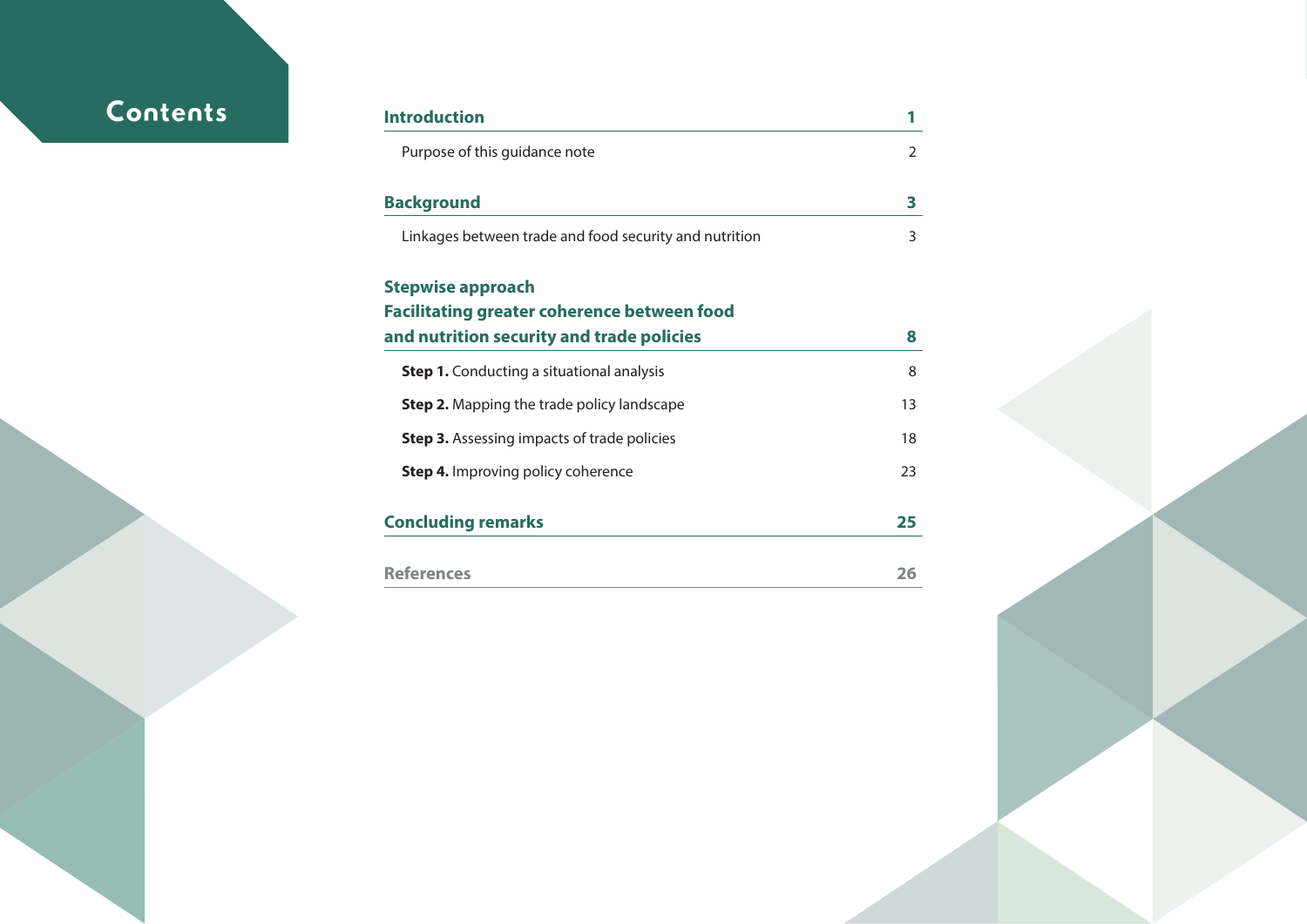# <span id="page-4-0"></span>Introduction

**Trade in agricultural products is expected to continue to increase over the coming decades and will therefore influence the extent and nature of food security and nutrition across all regions of the world. The challenge is how to ensure that the expansion of agricultural trade works for, and not against, the elimination of hunger, food insecurity and malnutrition.** 

**Trade policies affect levels of agricultural trade, which in turn affect availability of food in domestic markets, food prices and incomes, along with other important variables that ultimately affect food security and nutrition outcomes. The impact of trade policies on various aspects of food security and nutrition has given rise to intense debates at the national and global levels and has become central to many trade-related discussions and negotiations.** 

**This guidance note aims to support policy-makers and agriculture sector stakeholders in promoting greater coherence between trade and agricultural policies. It articulates the linkages between trade and the four dimensions of food security, focusing on the sources of risks and potential benefits of an expansion in trade. The note also discusses the appropriateness of different trade and related policy measures in improving food security at different stages of development. Then it addresses the overarching question of how to enhance coherence of trade policies with food security objectives.**

Trade in agricultural products has expanded almost threefold in value terms over the past decade, driven by high demand, particularly in emerging economies. With global demand for agricultural products expected to remain strong in the coming decades, the growth of trade is projected to continue to rise, albeit to a lesser degree than in the previous decade.

There has been increasing divergence in net trade in agricultural products by region since 2000, which is projected to widen further (Figure 1). This refers to higher reliance on food trade at the global level, with some regions becoming increasing net exporters and others increasing net importers.

Different causes drive the diverging trend of regions becoming net importers/exporters. Asia is the fastest-growing food-importing region, led particularly by China, which is a net importer of several commodities.

## **Key messages**

 $\blacksquare$  The links between trade and food security and nutrition are inherently complex, with several channels of interaction simultaneously affecting the different dimensions of food security: availability, access, utilization and stability.

**1**

- $\blacksquare$  Trade can have important benefits for food security and nutrition, but also implies some risks in the short and long terms. It is essential to understand the specific agriculture, trade, food security and nutrition conditions when formulating trade and related policies.
- $\blacksquare$  Trade and related policies must be formulated as part of a broader package of policies that prioritize long-term structural transformation objectives over short-term political or commercial interests, and the instruments of trade policies must be better aligned to country-specific conditions.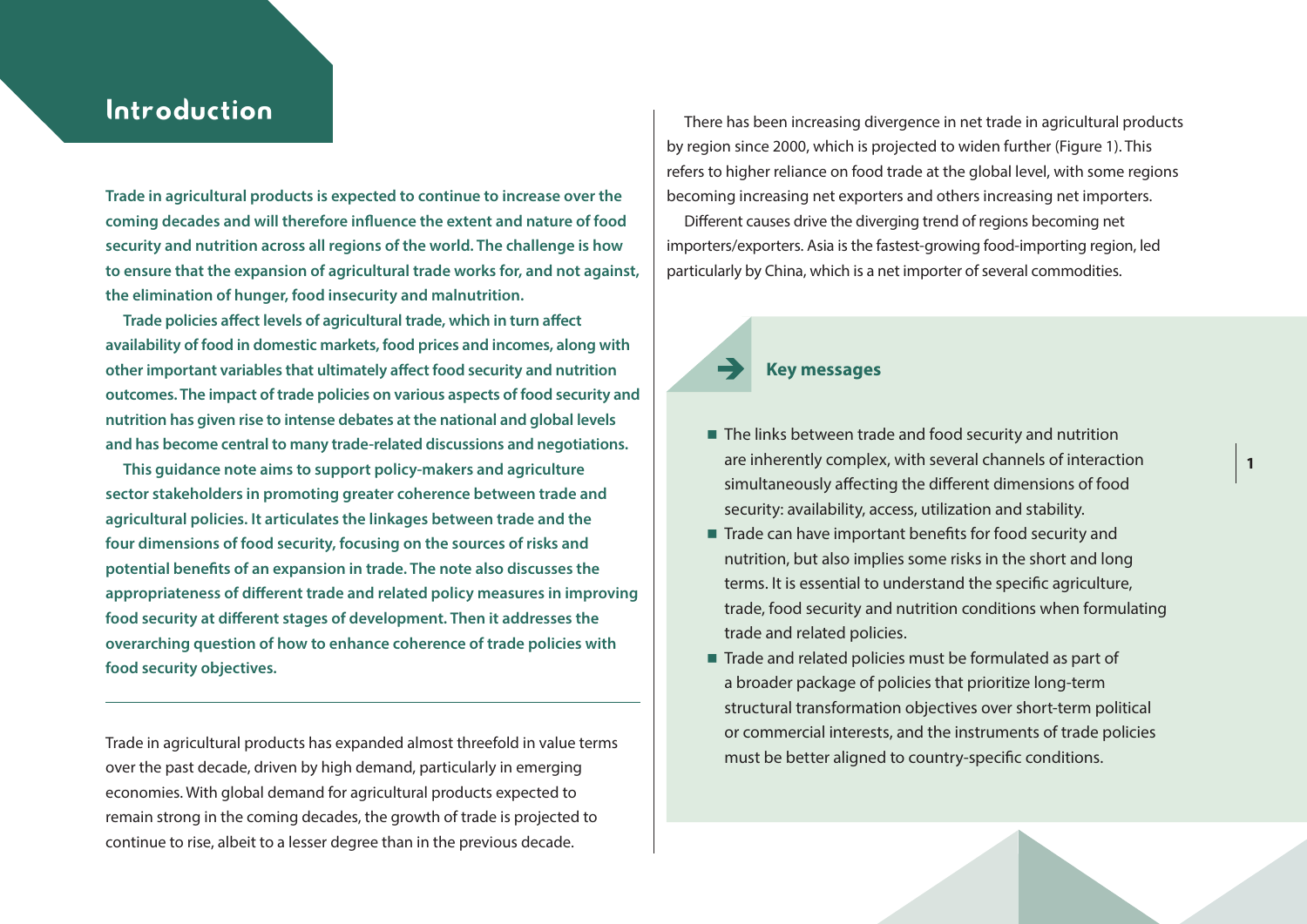### <span id="page-5-0"></span>FIGURE 1. **Evolution of net trade in agricultural products by region, 2000-2024**



*Notes:* Net exporters of cereals, oilseeds, sugar crops, meats, fish and dairy products evaluated at 2004-2006 constant international reference price. Data from 2014 onward are projections.

\* "Asia" covers all of Asia except for Central Asia and includes Southeast Asia, South Asia and East Asia (including China).

*Source:* FAO and OECD. 2014. OECD-FAO Agricultural Outlook 2015-2024. Paris, OECD Publishing.

Imports into Sub-Saharan Africa have been increasing mainly due to the population growth of the region, while the Middle East and North Africa are rapidly becoming net importers, as food production lags behind the growing demand for agricultural products. Among net exporting regions, Latin America leads, with production increases outstripping sustained consumption growth. In North America, which follows as the second largest net exporter, the export growth is a result of stagnant consumption in the region, rather than production growth.

This evolution in food trade stems from an evolving global landscape. Some drivers of food consumption patterns include population and income growth, urbanization and shifting preferences from traditional cereal-based diets to more nutritious and diversified diets. At the same time, there is a

growing demand for coarse grains, driven by their increasing use for animal feed and biofuel production. In responding to these changes, the market will be replete with more value-added products and robust global value chains (GVCs) with increasing levels of vertical coordination.

Another important trend in agricultural trade is the increasing concentration of exports of agricultural commodities in a few countries, while imports are more dispersed over a large number. The heavier concentration on few suppliers could exacerbate certain types of risks, such as those driven by climate events and sudden changes in trade measures. This concentration could become more worrisome since there is growing food-import dependency in resource-constrained countries. Combined with high foodimport dependency, volatile prices of agricultural commodities, such as those that were observed during the price spikes between 2006 and 2011, could introduce market instability and food insecurity.

As a consequence of the growth in food trade, and the changing patterns of food consumption and production, trade will play an increasingly important role in influencing the extent and nature of food security across all regions of the globe. It is in this context that the guidance note reviews the role of trade in improving food security and nutrition, highlighting both the challenges and opportunities posed by greater openness to trade.

#### **Purpose of this guidance note**

The purpose of this guidance note is to support policy-makers and agricultural sector stakeholders in sharpening the focus on the implications of trade and trade policies on food security and nutrition. It explores the interrelationships between trade and food security and nutrition, outlining how trade measures influence food security and nutrition outcomes and identifying the policy space within trade agreements for addressing food security concerns and making a case for stronger linkages between the agendas for trade and food security.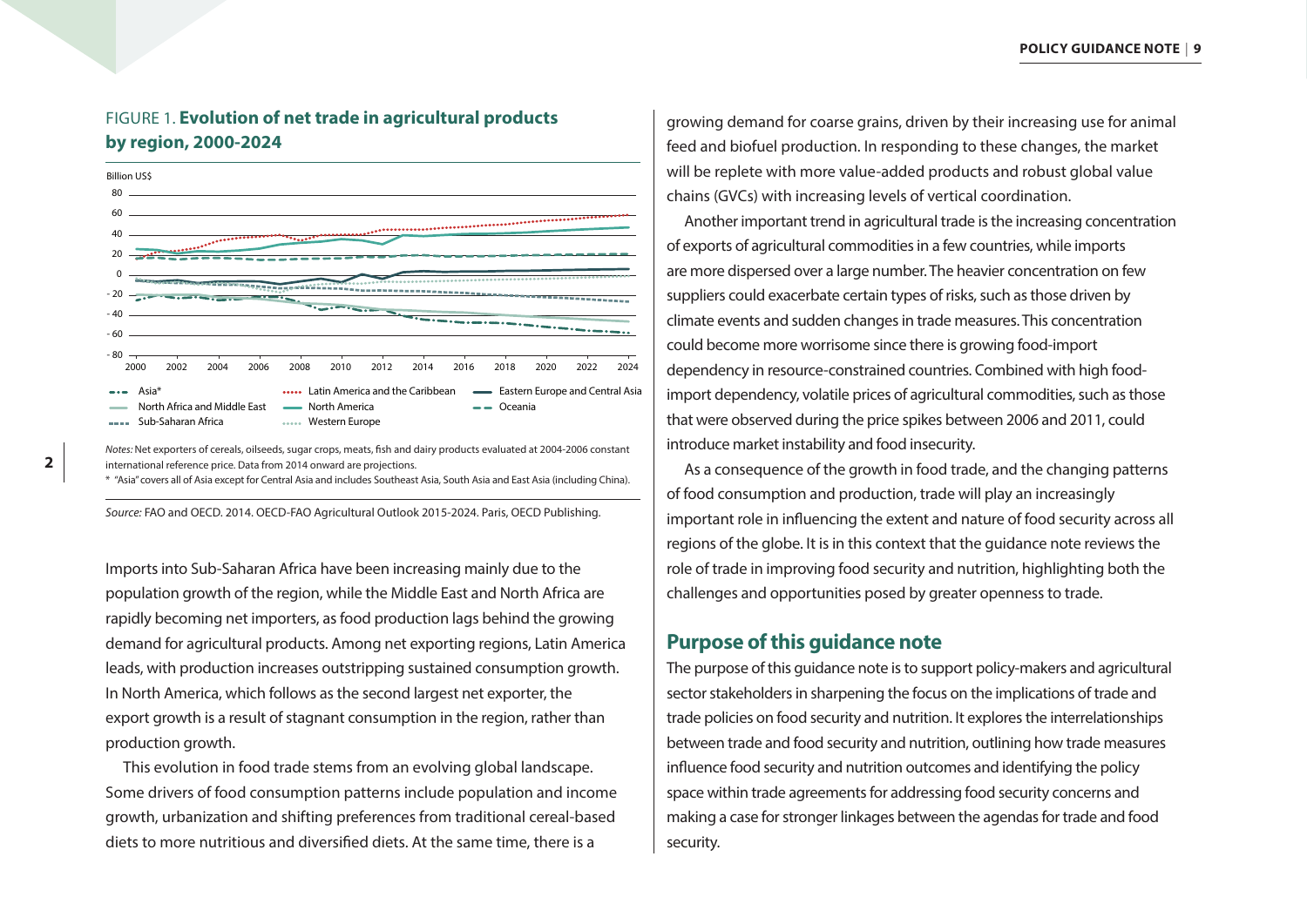# <span id="page-6-0"></span>Background

## **Linkages between trade and food security and nutrition**

The links between trade and food security and nutrition are inherently complex, with several channels of interaction simultaneously affecting the different dimensions of food security: availability, access, utilization and stability.

Figure 2 provides a simplified depiction of the linkages between trade and the four dimensions of food security, highlighting three key pathways of interaction between them:

- **Economic context and growth:** trade can affect poverty which is a key underlying factor of food insecurity – by influencing overall income growth in an economy, as well as the sectoral composition of growth.
- **Effects on key domestic variables:** trade, influenced by the economic context and sectoral composition of growth, directly affects key domestic variables such as food production, prices, employment and government revenues. In the longer run, trade affects competitiveness and the development of marketing channels and distribution networks. It is important to recognize that the level of trade is also affected by these variables.



#### FIGURE 2. **Pathways between trade and food security and nutrition**

*Source*: Based on FAO, 2015. The State of Agricultural Commodity Markets 2015-16.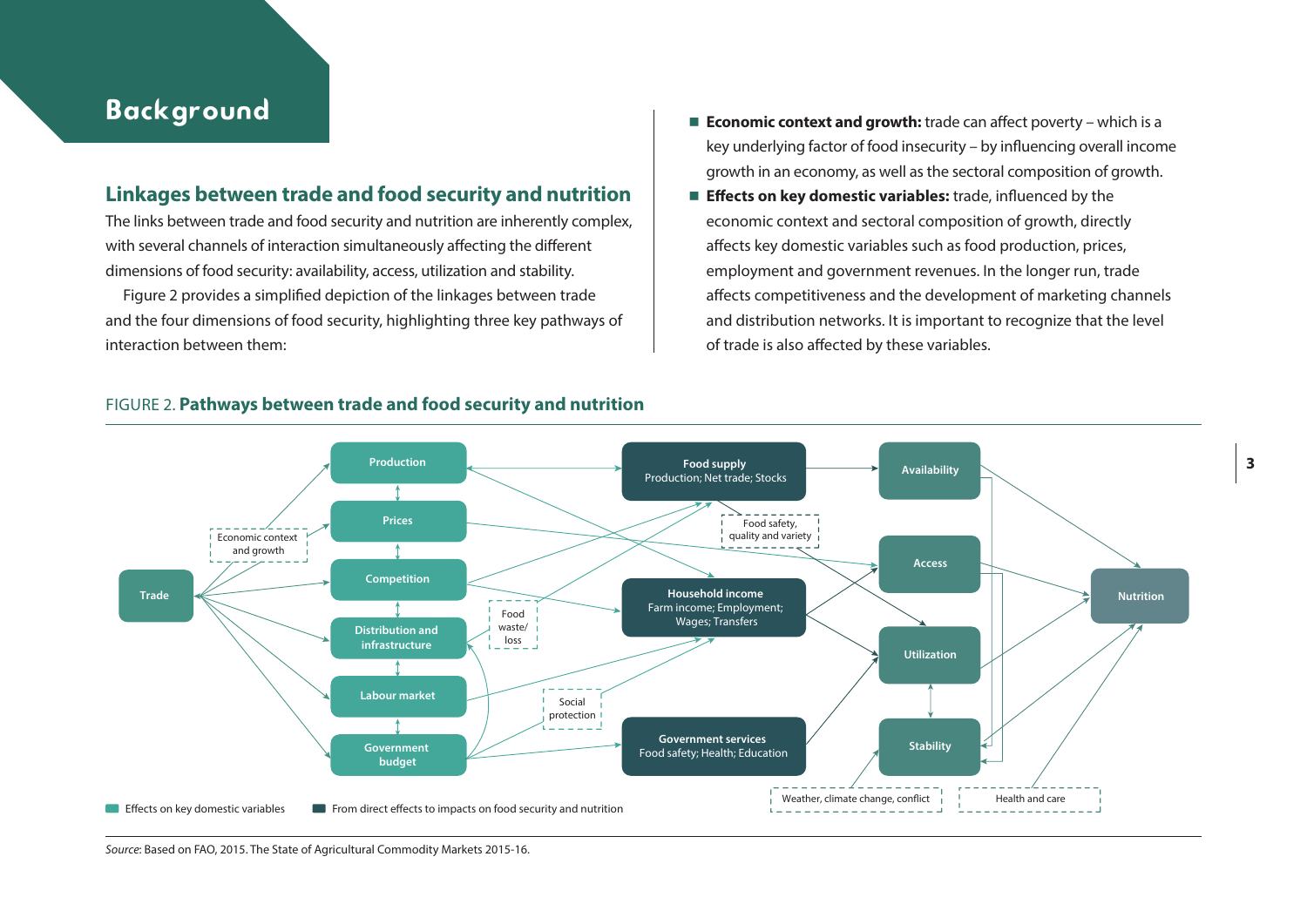**From direct effects to impacts on food security and nutrition:** these direct effects translate into changes in food security indicators through three key factors: total food supply, which affects how much and what kind of food is available and how it is distributed across space and time; household income, which affects the access to and utilization of food and therefore the composition of diets; and government revenues and services, which affects all four dimensions of food security. The impact of trade on nutrition will depend on whether diverse, safe and nutrient rich foods that cover people's nutrient needs and promote healthy dietary practices are readily available and accessible for all.

Understanding these linkages will help countries assess the potential implications of trade openness on food security and nutrition and design appropriate responses to problems of undernourishment and malnutrition. The following example illustrates this point. In country A, average dietary energy supply is not sufficient to meet dietary energy requirements, and the level of diversity of available food is low. The resulting undernourishment

and malnutrition problems cause a high prevalence of vitamin A deficiency, anemia and stunting. If food supply variability is high, country A is likely to be vulnerable to sudden changes in agricultural food prices. These trends may be explained, at least in part, by the structure of agricultural production and trade in the country, characterized by little diversification of production and high reliance on imports of cereals and other food staples. In this situation, trade and related policies may affect food security and nutrition situations both positively and negatively (Table 1).

The multidimensional nature of both trade and food security makes it difficult to determine a generalizable relationship between the two. Therefore, the challenge is one of ensuring that the expansion of agricultural trade works for, not against, the elimination of hunger, food insecurity and malnutrition in all its forms. This challenge has been at the forefront of the debates and trade negotiations as governments struggle to find a common ground between the benefits of greater trade openness and food security concerns and priorities of individual countries.

|                            | <b>Availability</b>                                                                     | <b>Access</b>                                                                                                             | <b>Utilization</b>                                                                                   | <b>Stability</b>                                                                                                         |
|----------------------------|-----------------------------------------------------------------------------------------|---------------------------------------------------------------------------------------------------------------------------|------------------------------------------------------------------------------------------------------|--------------------------------------------------------------------------------------------------------------------------|
| Positive<br>impacts        | Trade could boost imports,<br>increasing the quantity and<br>variety of food available. | Crop prices (e.g. for maize) are likely<br>to decrease, while incomes could rise<br>in competitive sectors (e.g. fruits). | Great variety of available food<br>may improve vitamin A,<br>stunting and anemia.                    | High imports could mitigate<br>production shortages and<br>weather-induced shocks.                                       |
| <b>Negative</b><br>impacts | Production may be curtailed<br>due to competing imports<br>(e.g. of meat and cereals).  | Incomes may decline in<br>import-competing sectors<br>(e.g. maize, meat, other cereals)                                   | Greater consumption of cheaper,<br>high-calorie food may worsen<br>nutrition and lead to overweight. | Higher cereal import dependence<br>may imply greater vulnerability to<br>changes in trade policy by cereal<br>exporters. |

#### TABLE 1. **Potential positive and negative impacts of trade on food security situation in country A**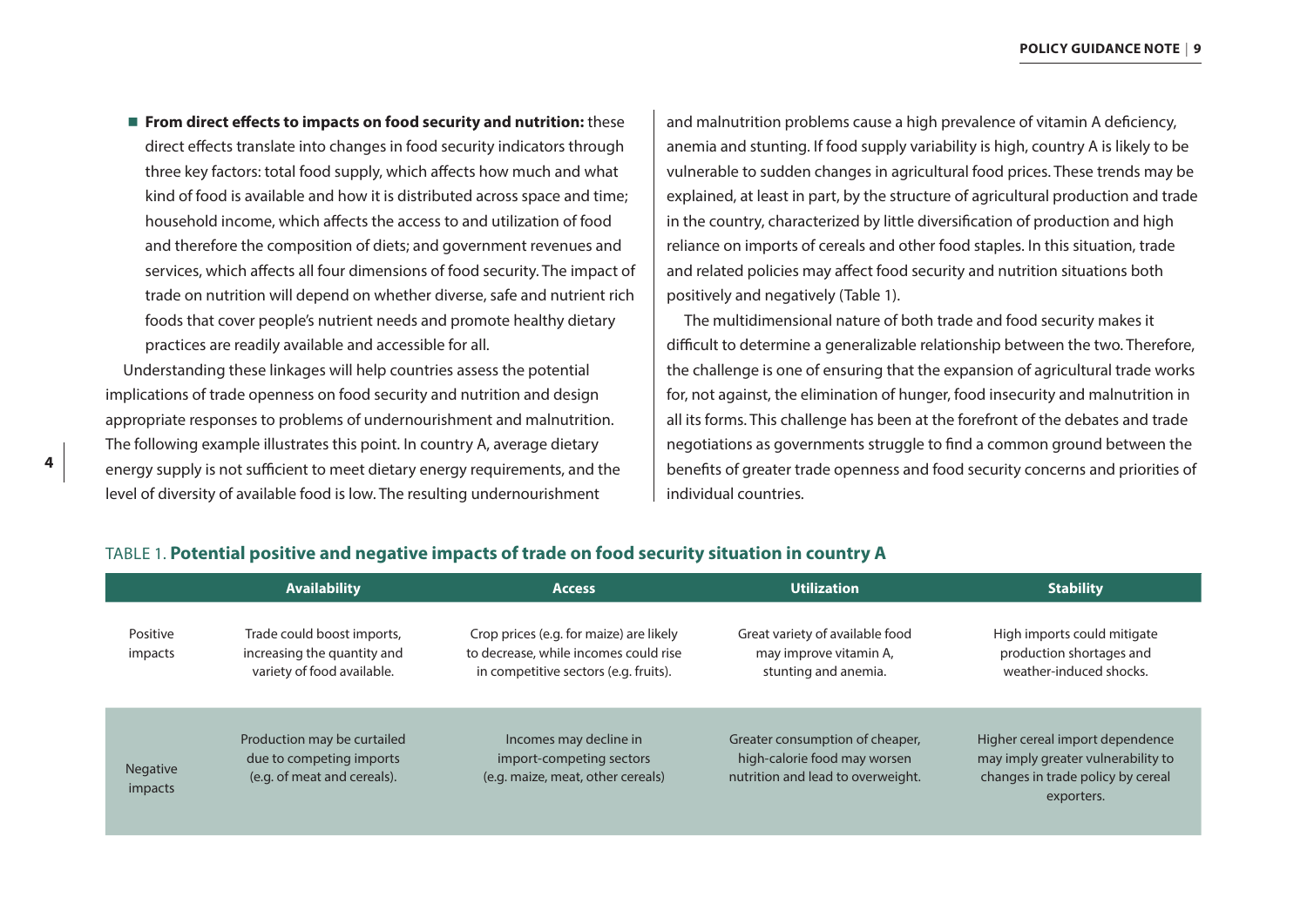#### **Food availability and trade**

As countries become more open to international trade in agricultural products, they import greater volumes of food which could be more diverse than what is produced domestically. Additionally, by diversifying the sources of food, trade can help to ensure that nutritious and safe food is available throughout the year. In the long run, a greater openness to trade can promote greater competition between domestic and international producers, and among domestic producers. This can lead to a greater specialization in production, improved productivity and a boost in production.

On the other hand, in the short run, for net exporting countries in particular, greater openness to trade may facilitate access to more lucrative export markets for domestically produced foods, decreasing their availability in local markets.

Furthermore, greater openness to trade may lead to lower domestic food production through greater competition from sudden increases in volumes of imports (Box 1). Import surges can be disruptive to some sectors if they are frequently exposed to fluctuating levels of imports, and if producers – particularly smallholders – are not adequately equipped to bear the risks associated with such market instability. There are also concerns that the expansion of trade may shift production patterns at the local level in a way that favours cash crops that are intended for export markets. This often occurs at the expense of traditional and indigenous foods, which are often superior from a nutritional perspective. In turn, food production is displaced for family consumption. This leads to less domestic availability, especially when imports are suddenly constrained because of restrictions imposed by exporting countries.

#### Box**1 Negative consequences of import surges**

As countries become more open to international trade in agricultural products, they become more exposed and potentially more vulnerable to sudden changes in global agricultural markets. For example, import surges can hinder the development of agriculture in developing countries if the sector is frequently exposed to fluctuating levels of imports. A case study analysis undertaken by FAO in the mid-2000s provides a number of examples of potential injury resulting from surges in imports. Perhaps most dramatic were those associated with the 1998 collapse of the Russian poultry market – which had previously accounted for a quarter of global poultry imports – following a significant currency depreciation. This collapse resulted in a significant suppression of world market prices (with cuts reaching 32 percent) and trade diversion, causing poultry product import surges into third markets, particularly in Caribbean and several African countries, including Côte d'Ivoire and Ghana. In Côte d'Ivoire, poultry output declined by two-thirds as imports increased sixfold between 1998 and 2004, with 1,500 producers going out of business and 15,000 jobs lost. In Ghana, capacity utilization in poultry processing fell to 25 percent while poultry imports increased from 4,000 tonnes in 1998 to 124,000 tonnes in 2004.

*Source*: FAO. 2006. Import surges in developing countries: the case of poultry. FAO Briefs on Import Surges: Commodities No. 1. Rome.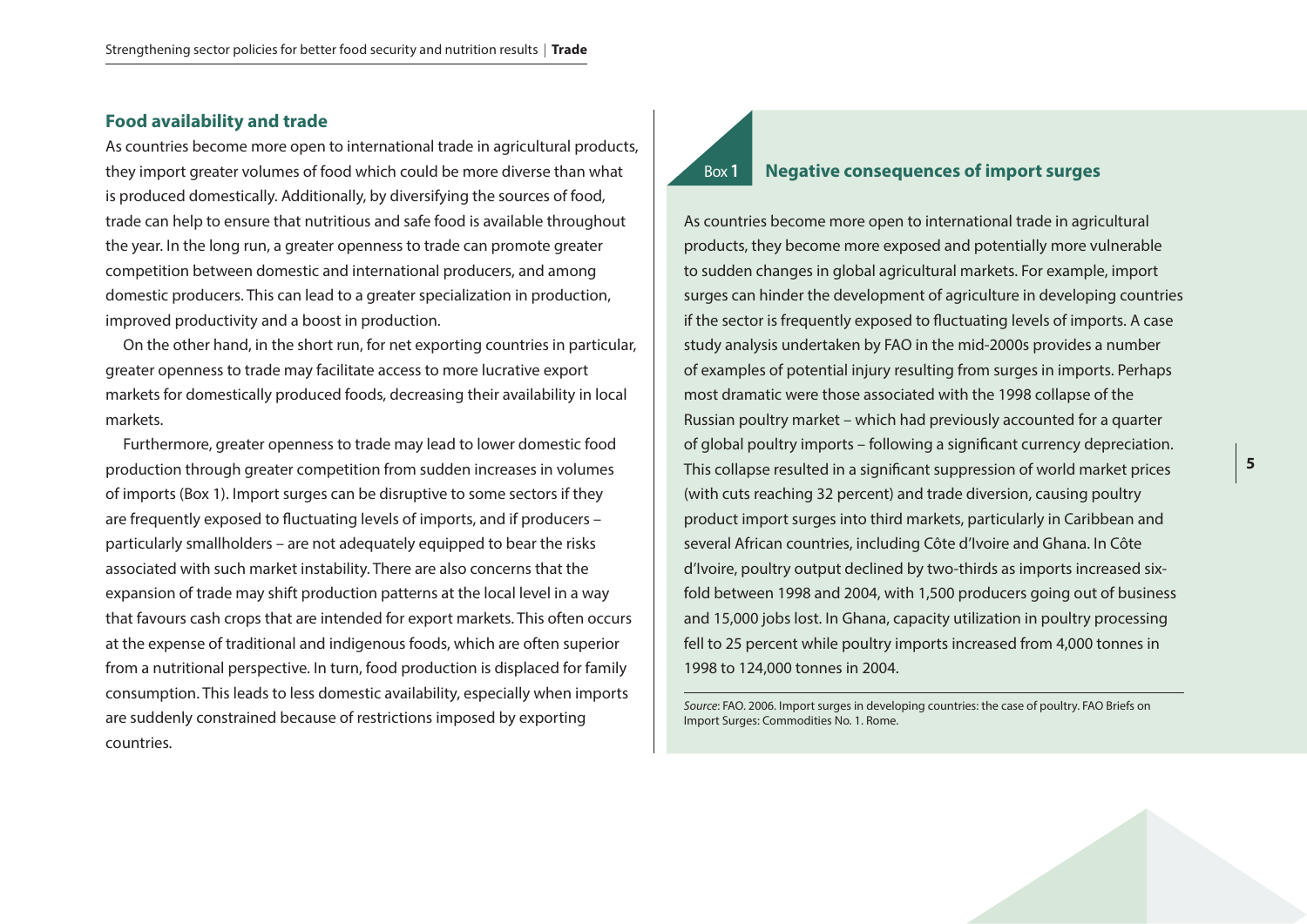However, there is also evidence that increases in imports are largely demand-driven. A recent analysis of production and imports in developing countries by Diaz-Bonilla (2015) indicates that changes in production levels are driving the changes in imports in least developed countries (LDCs) and lowincome food-deficit countries (LIFDCs), supporting the hypothesis that trade has a stabilizing effect on supplies: shortfalls in production are compensated by increased imports to stabilize domestic consumption, while imports diminish in periods of abundant domestic output.

#### **Food access and trade**

In the short-term, greater openness to trade of food and agriculture products triggers changes in food prices, thereby affecting the extent of physical and economic access to food. For example, trade may lead to lower prices in netimporting countries due to the increased supplies and greater competition between foreign and domestic producers. However, whether these lower prices translate into greater access to safe and diversified healthy diets depends on i) the household income status and ii) the extent to which prices of nutrient-rich food decrease relative to that of nutrient-poor foods. In the long run, trade can boost incomes in competitive sectors, through greater employment and income generation for producers (and farm and food processing workers) due to the increased export opportunities. These incomes can be used to purchase larger quantities, and possibly a wider variety of nutritious food products.

On the contrary, the domestic price of exportable products may rise when exports increase after opening to trade. As a consequence of these higher prices, domestic consumers' access to these products may be lowered. In the longer-run, greater openness to trade may also lead to lower incomes in import competing sectors, if producers and other actors in these sectors do not have access to the appropriate safety nets and opportunities for

transitioning to other competitive activities in order to cope with the negative consequences. Therefore, government budgets for social protection and agricultural development would play a key role in preventing food insecurity of those who derive their incomes from these sectors.

#### **Food utilization and trade**

Utilization refers to the way the body makes use of various nutrients in the food, and can thus refer to food choices and diversity of diets, food preparation and feeding practices, intra-household distribution of food, and aspects of food safety. Utilization, together with the other pillars of food security (availability, access and stability), as well as other food related determinants (e.g. health, sanitation and hygiene), determine the nutritional status of individuals.

Food production in many developing countries is less diversified than total food availability, which includes imports. In these countries, trade could lead to a more varied diet, which is associated with better nutritional outcomes. However, trade is also associated with shifts in food consumption patterns and the so-called "nutrition transition", by reducing prices and increasing the availability of a variety of foods that include those of low nutritional value. This transition refers to a shift in the diet towards higher intakes of livestock products, as well as sugar, fats and oils, often in the form of convenience and fast food. There are growing concerns that the transition towards an energydense and imbalanced diet has contributed to overweight, obesity and dietrelated non-communicable diseases (FAO, 2016) (Box 2). Some drivers of this trend include relative price changes, income growth, urbanization, value chain development, investment in infrastructure, transformation of the retail sector and trade policy reforms.

Moreover, trade can affect the safety of food products for human consumption. By promoting the implementation of stricter food safety controls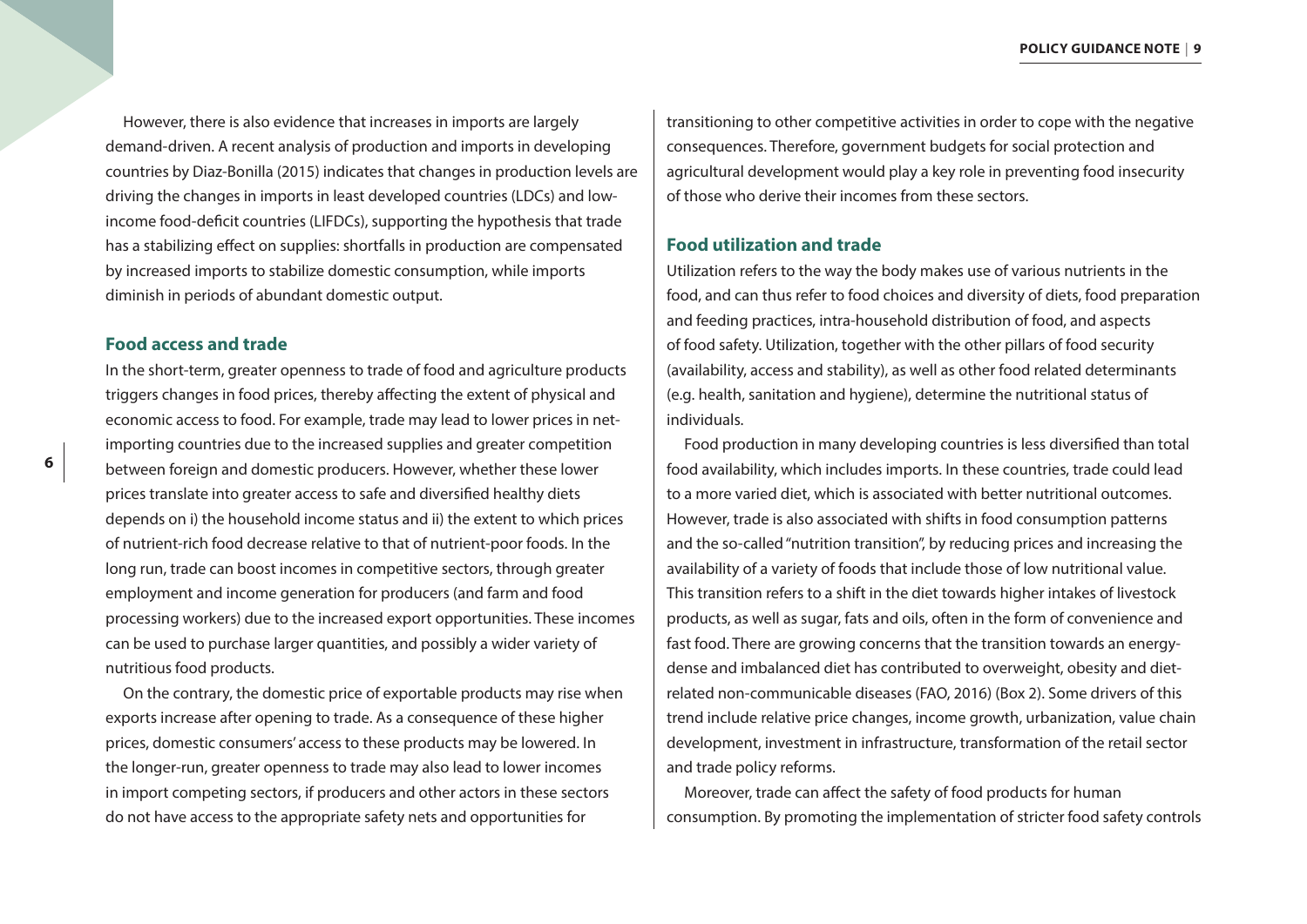in domestic production and distribution as a result of wider participation in GVCs, food safety and quality can be improved. More generally, adherence to international standards, such as those established by the Codex Alimentarius, as part of engaging in international trade can help to improve the safety and quality of food available to consumers.

#### **Food stability and trade**

The stability of food supplies, food quality and diversity, purchasing power and other key determinants relates to the fourth component of food security and nutrition. With stability of the other food security dimensions, people can have access to food at all times, without risk of sudden shocks or cyclical events disrupting this access.

Taking into account that domestic production in individual countries is typically more volatile than global and regional country aggregates, trade plays an important role in pooling the risks associated with production shortfalls. Moreover, with a large share of the food consumed in developing countries produced domestically, food imports that complement domestic production help to stabilize food prices and ensure year-round access to nutritious foods such as fruits and vegetables. This stabilizing effect of trade in individual countries also extends to global markets, whereby weatherinduced production shortages in some regions can be balanced by production surpluses in other regions.

However, greater openness to trade may also present a challenge to a country's stability of food supplies and food prices, exposing the importing countries to shocks associated with sudden changes in trade policies adopted by their trading partners. In addition, it may imply vulnerability to changes in world prices and to import surges in the sectors where production is largely non-commercial, input and output markets are fragmented, and risk management systems are inadequate.

# Box**2 Dietary transition in Kingdom of Saudi Arabia**

Saudi Arabia provides a case in which the national dietary transition has been a policy concern. The increase in high-energy and -protein food availability, driven by rising oil revenues since the 1970s, has put aggregate food availability above requirements for an active and healthy life. Over-consumption, further encouraged by government subsidies and unbalanced diets favouring meats, fats and fast foods coupled with sedentary lifestyles, have led to increased prevalence of obesity. Dietrelated non-communicable diseases now account for 78 percent of deaths.

*Source*: P. Konandreas. 2016. Saudi Arabia's food security policy and nutrition. Presentation at the Source: P. Konandreas. 2016. Saudi Arabia's food security policy and nutrition. Presentation at the **7**<br>expert consultation on trade and nutrition, Rome.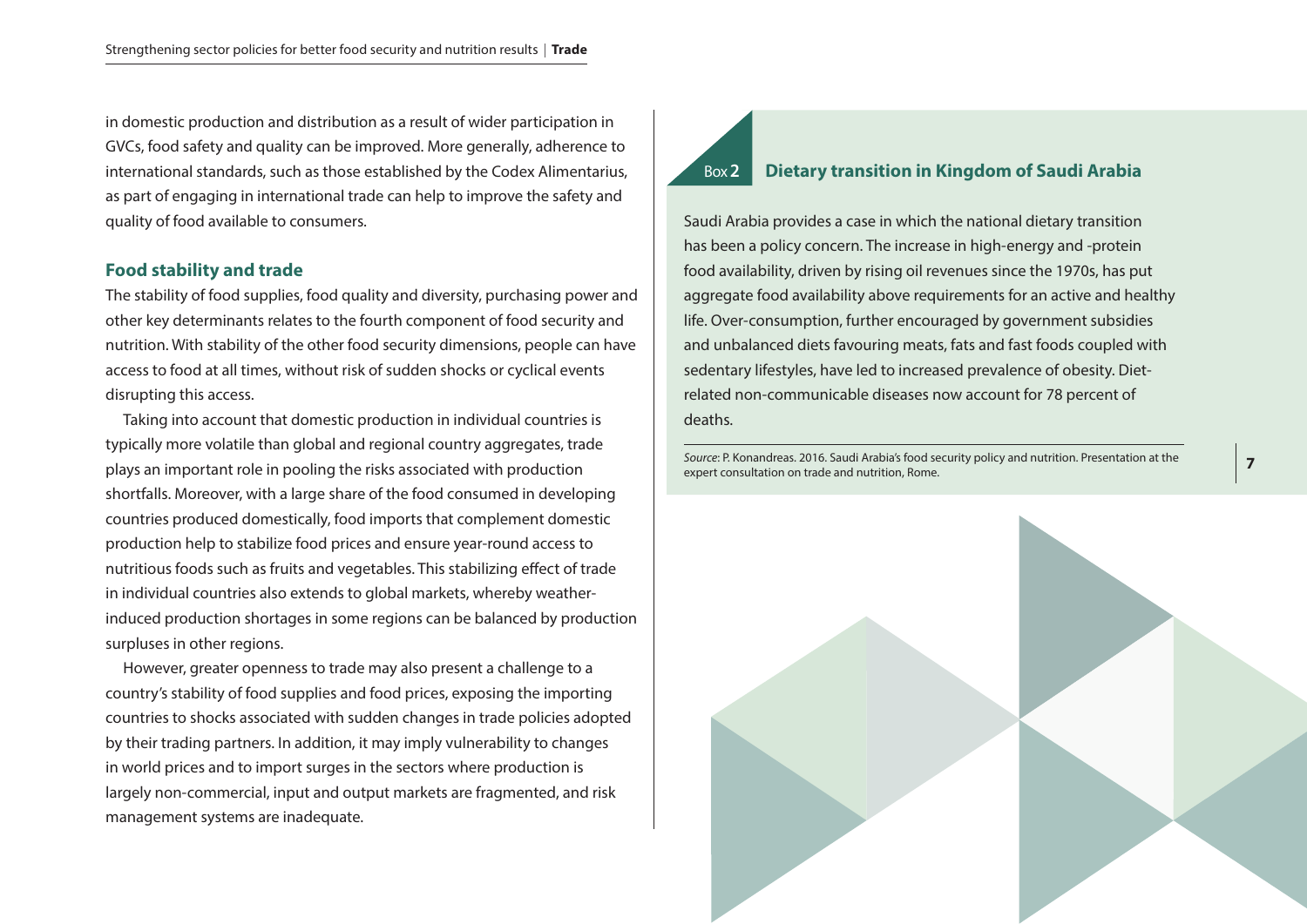# <span id="page-11-0"></span>Stepwise approach Facilitating greater coherence between food and nutrition security and trade policies

This note offers a stepwise approach to facilitating greater coherence between agricultural trade and food security and nutrition policy agendas. Step 1 provides guidance for analysing the current situation. Step 2 discusses the trade policy environment, including the frameworks for national and regional/ global trade measures, and the policy space available to developing countries for addressing food security and nutrition objectives within international trade rules. Step 3 examines the short- and long-term impacts of trade policies on food security and nutrition. Step 4 identifies ways in which policy reform might be brought about to improve the coherence among trade, agriculture and food security policies.



FIGURE 3. **Four steps for facilitating greater coherence between food and nutrition security and trade policies**



### **Step 1****CONDUCTING A SITUATIONAL ANALYSIS**

The effects of trade policy changes on the food security and nutrition situation of a country are largely context-specific, depending on a wide range of variables (depicted in Figure 2) and other policies in place. Removal of trade barriers can be motivated by the desire to encourage market competition and specialization based on comparative advantage as determined by endowments with respect to land, labour, technology, climate and other resources. In theory, countries engage in trade, exporting the goods which they are comparatively better at producing, and importing the others. This specialization may lead to efficiency gains and more efficient food production, increasing welfare at the global level. However, the advantages and disadvantages of greater openness to trade also depend on the level of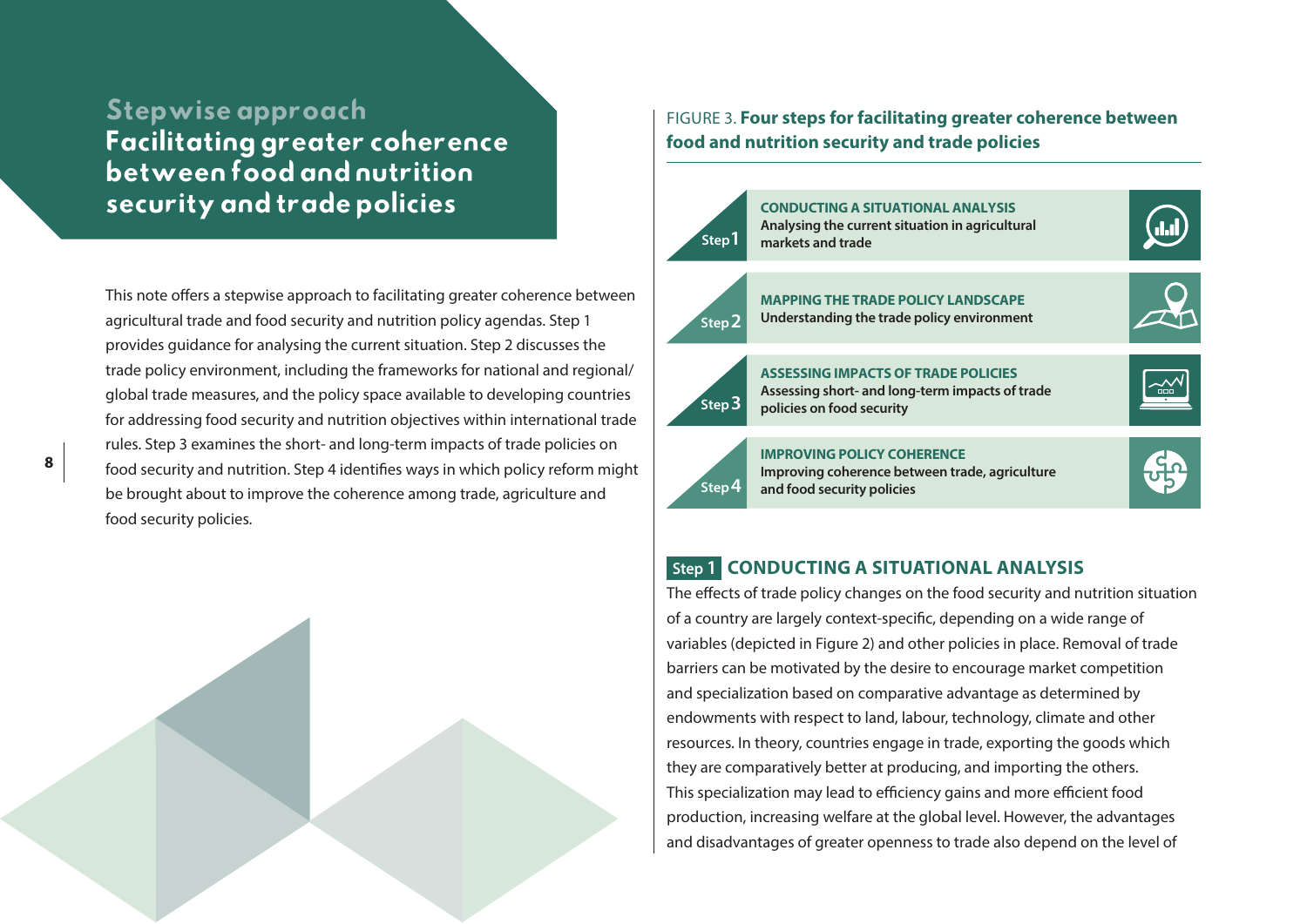economic development and the role of agriculture in the economy as well as the institutional capacities to take greater advantage of trade opportunities while mitigating the negative effects on some sectors or population groups.

When contemplating trade reforms, it is therefore important to analyse the current situation in a given country, with regard to not only the food security and nutrition situation, but also the level of economic development, maturity of agricultural markets, structure of the agriculture sector, and patterns of trade. In the following analysis, the guidance note enlists selected elements and possible data sources where appropriate, leaving room for each country to consider other related factors.

#### **Production and consumption trends**

**Production:** understanding trends in production of agricultural products contributes to the situation analysis for the agriculture sector in an economy. FAOSTAT provides data on production values and volumes for various food products that are expressed in both total and per capita terms. Additional variables relevant for crop production, such as area harvested, yield and seed use are also available.

Apart from information on production, FAOSTAT contains data that reveal underlying drivers of trends in agricultural production. These include the use of inputs (such as fertilizers, pesticides and land), investment (on machinery, as well as in the form of credit to agriculture or government expenditure), producer and consumer prices/price indices, land use (arable, under agricultural production and equipped for irrigation), and agricultural science and technology indicators on research and development.

■ **Consumption**: another important variable to take into consideration is the total food utilization and food that is available for consumption. Patterns of a country's food and dietary energy supply (total calories, protein and fat) are available from FAO's Food Balance Sheets (FBS). FBS shows the trends in the overall national food supply and reveals the



*Source*: FAO Food Balance Sheets.

#### FIGURE 4. **Food supply (kcal/capita/day) by region, 1961-2011**

**9**

extent to which the food supply of the country as a whole is adequate in relation to nutritional requirements (FAO, 2001). Figure 4 illustrates per capita food supplies available for human consumption in caloric value from 1961 to 2011 by region. It is important to note that the amount of food actually consumed may be lower than the availability, depending on amount of food loss and waste during storage, preparation and cooking (FAO, 2017 b). Europe and Oceania traditionally have been regions with the largest amount of available food, while Asia is fastest growing in expanding food supplies in terms of kilocalories. Per capita food supply has been also rising fast in LDCs since 1991, although the current supply level is still lowest among all the regions.

■ **Composition of diets:** growing incomes, urbanization and globalization all contribute to a global trend towards greater consumption of proteinrich products and a more diversified diet. Consequently, this shift in dietary trends leads to a change in the composition of trade.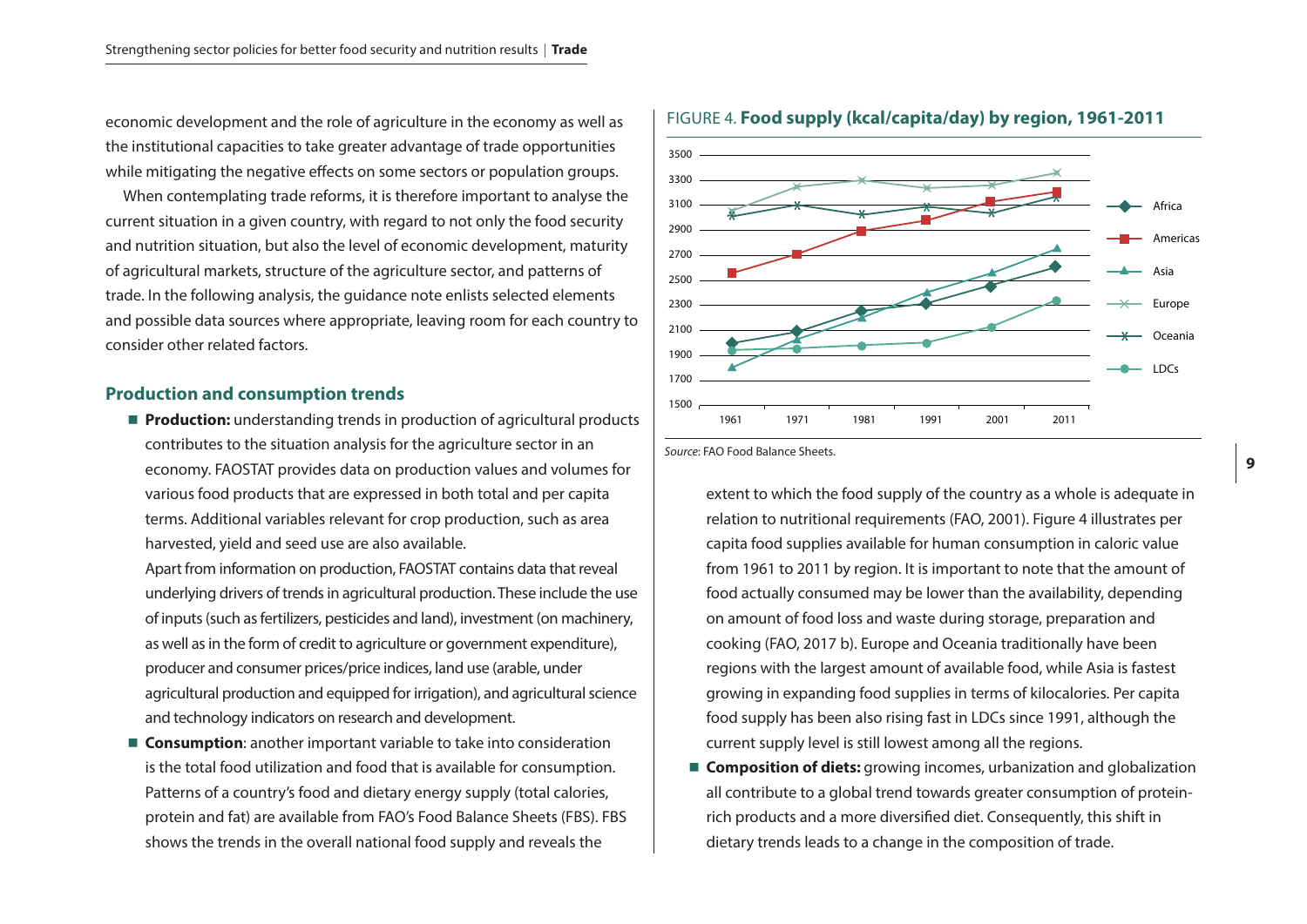In developing countries, meats, vegetable oils and sugar now account for 35 percent of the caloric intake per capita, increasing from 30.1 percent in 2002–04 (OECD/FAO, 2015). They are important components in human diets and constitute a crucial source of energy, but at the same time increasing consumption of vegetable oils and sugar in processed and packaged food is raising nutrition concerns. This is why the focus on malnutrition has been sharpened in recent decades, with growing attention to the "triple burden of malnutrition". This term refers not only to chronic undernourishment, but also to micronutrient deficiencies – the "hidden hunger" – and to obesity and health problems associated with being overweight.

Data on the composition of diets can be found in FBS, which provides information on availability of food *per capita* by commodity groups such as alcoholic beverages, animal fats, cereals, fish, meat, fruits, sugar and sweeteners, vegetable oils and vegetables; and by country, regions and special groups (e.g. LDCs, LIFDCs, small island developing states). The FBS data on protein and fat quantity supplied per capita can also be an indication of the diet patterns of a country.

Despite the collection of data on individual food consumption in many countries, including low-income ones, the data are still scarce. This is partially due to lack of data harmonization, which prevents comparisons across periods of time, seasons and geographical locations. Therefore, FAO and the World Health Organization are working together to create a publicly available multipurpose global database on individual food consumption (Global Individual Food consumption data Tool, or GIFT). The collation and harmonization of existing data, collected through national and sub-national surveys on individual food consumption, will contribute to increase the capacity of all stakeholders to monitor food consumption (FAO, 2017a).

**n** Characteristics of food-insecure populations: the distribution and location of food-insecure and malnourished populations play an important role in setting trade policy objectives for enhancing food security and nutrition situations. If most consumers are smallholder producers and account for the predominant share of food-insecure households, measures that provide incentives for increasing agricultural productivity and improving the connection of smallholder farmers to markets, coupled with social protection, play a crucial role. By contrast, if the majority of those suffering from hunger are the urban poor, policies may be targeted toward securing cheaper food that contributes to a healthy diet and covers nutrient needs. For this, greater openness to food imports, combined with targeted policies for the relatively smaller number of producers, could be preferable.

Food security indicators that are produced by FAO and other international organizations are collected in a single database with the aim of building a more informative system on the food security situations.<sup>1</sup> The indicators include:

- Adequacy of dietary energy supply, value of food production, share of dietary energy supply derived from cereals, roots and tubers, and average protein supply, as part of availability;
- Prevalence of undernourishment, share of food expenditure of the poor, and depth of the food deficit, as part of access;
- Cereal import dependency ratio, arable land equipped for irrigation, value of food imports over total merchandise exports, per capita food production and supply variability, as part of stability; and
- Percentage of children under five years of age who are affected by wasting, stunting and/or underweight, prevalence of anaemia among pregnant women, and prevalence of vitamin A deficiency in the population, as part of utilization.

<sup>1</sup> http://www.fao.org/economic/ess/ess-fs/ess-fadata/en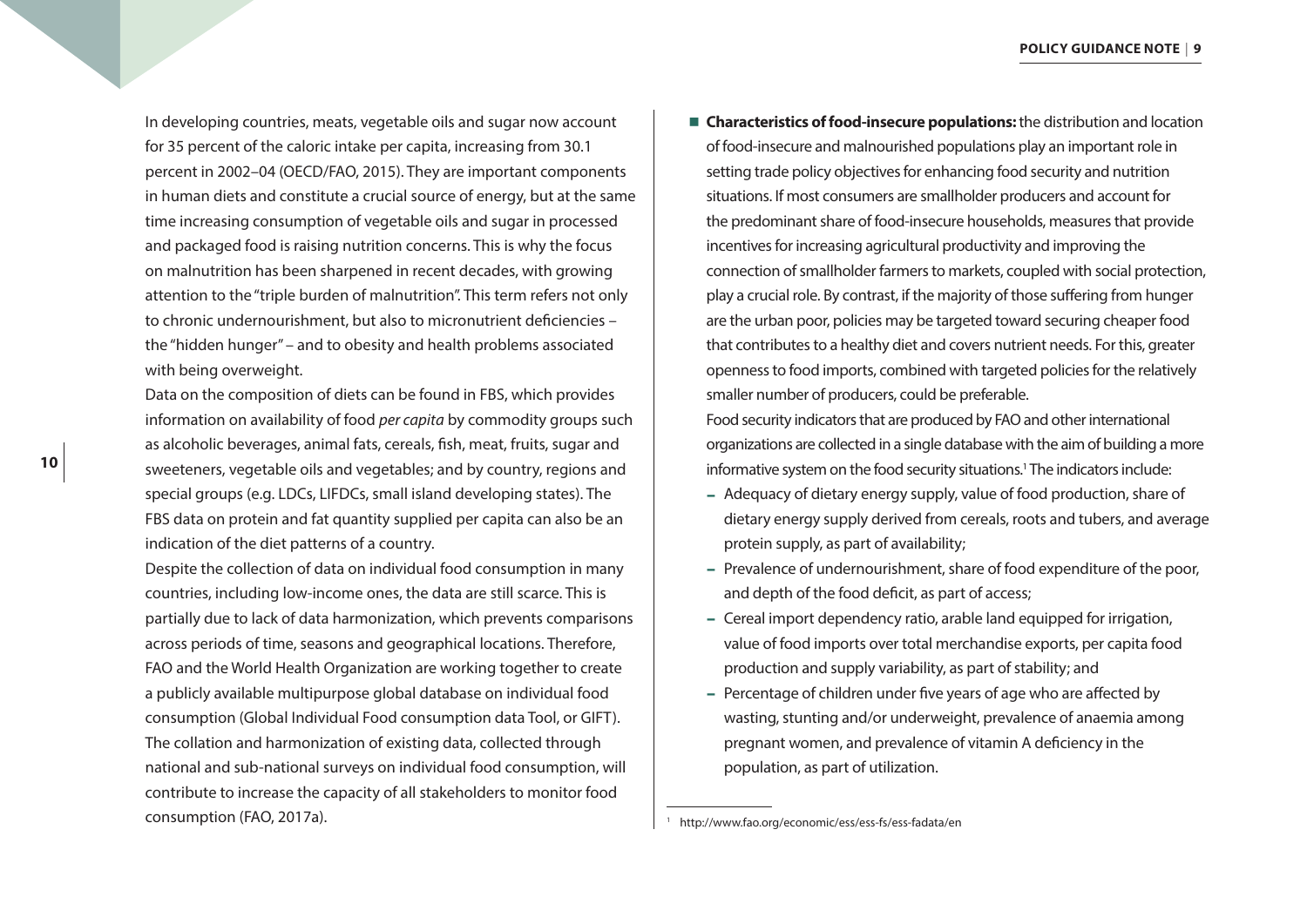#### **Characteristics of the agriculture sector and structural change**

In the countries where agricultural production is dominated by smallholder farmers, and rural inhabitants account for a large share of the population, the set of policies will need to be quite different from that in the countries where the agriculture sector is more concentrated in large farms and more capital- and technology-intensive. For these countries, measures that provide opportunities and incentives for increasing production and improving productivity may have a crucial role.

Further, in the context of the increasing importance of standards and the proliferation of supermarkets in developing countries, GVCs are gaining greater significance, and so is the inclusion of smallholder farmers in these value chains. However, smallholder farmers' participation in GVCs is commonly considered to be constrained due to their production, which is characterized by small production volumes of variable quality. Contrary to this view, case studies in different countries and geographical settings show an increasing number of small and poor farmers being included in supply chains, which play a crucial role in technology transfer and productivity growth, with positive direct and indirect implications for food security (Swinnen, 2015). Collective organization of farmers is often a crucial requirement to ensure their successful engagement in value chains. Moreover, even if small farmers are not directly included, improvements in poverty and food security and nutrition can be made through other channels, such as employment.

Thus it is important to look beyond agriculture production, at the broader food sector, including the midstream segment (e.g. food processing, logistics and wholesale) as well as the downstream segment (e.g. food retailing and catering). In other words, an analysis of the food system<sup>2</sup> is needed to make

sense of the food security and nutrition situation and to identify possible impacts of policies as well as priorities for responding to food security and nutrition challenges.

## **Structural transformation and stages of agricultural development**

Structural transformation refers to the reallocation of economic activity and employment across the broad sectors: agriculture, manufacturing and services (Herrendorf *et al.*, 2014). In a standard view of structural transformation, countries at low levels of development start from a position of having a sizeable, non-commercial agriculture sector that accounts for a large proportion of their GDP and an even larger proportion of employment (Figure 5). The agriculture sector is at the core of the structural transformation process in both the short and long terms. In the short term, the majority of the poor depend on agriculture to make their living and face the risks of volatile food prices. In the long term, the agriculture sector becomes increasingly commercialized and competitive (with substantial forward and backward linkages), and the manufacturing sector grows, absorbing more labour and triggering urbanization.

The contribution of the agricultural sector to GDP and total employment (available in the World Development Indicators database) as well as other variables – such as those that capture agricultural incomes, functioning of rural markets, investments in agriculture, infrastructure development, access to information, financing and risk management tools producers – could all provide an indication of the level of agricultural development and structural transformation in an economy. Paying attention to the prevailing agricultural development and economic context can in turn help policymakers prioritize policy objectives to support their long-term development and food security goals.

<sup>2</sup> *"A food system gathers all the elements (environment, people, inputs, processes, infrastructures, institutions, etc.) and activities that relate to the production, processing, distribution, preparation and consumption of food, and the outputs of these activities, including socio-economic and environmental outcomes."* (HLPE, 2014).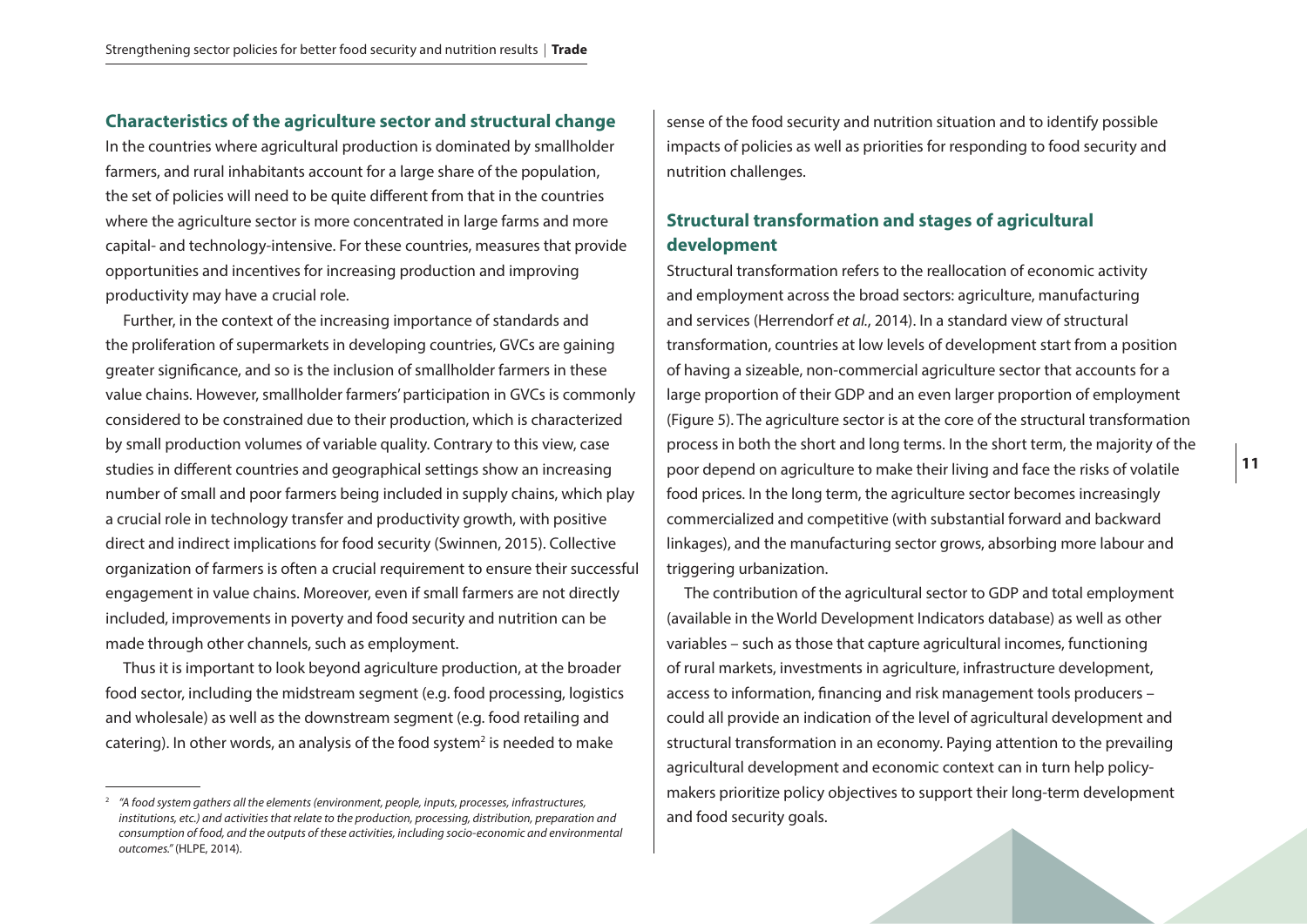



## FIGURE 6. **Role of agriculture in different income groups (share in GDP and total employment, %)**



Agriculture not only employs a high proportion of rural and poor populations, but also represents an important share in GDP in lowincome countries. As developing economies grow and undergo structural transformation, employment and share in GDP tend to shift away from agriculture into other sectors, such as industry or services, as shown in Figure 6. In addition, agricultural trade can speed up shifts in economic activity from agriculture to other sectors, resulting in asymmetries between sectors in terms of output growth and incomes.

*Source:* FAO. 2016. Rural Transformations- Information note No. 7. Rome.

#### **Patterns of trade**

For a meaningful discussion on how trade contributes to reducing food insecurity, it is also important to understand the patterns and drivers of trade flows among different countries. Net food-importing and net food-exporting countries differ greatly in their policy priorities and trade negotiating positions, precisely because the implications of more open trade on domestic markets, consumers and the overall economy are very different.

*Source:* FAO, 2015. The State of Agricultural Commodity Markets 2015-16.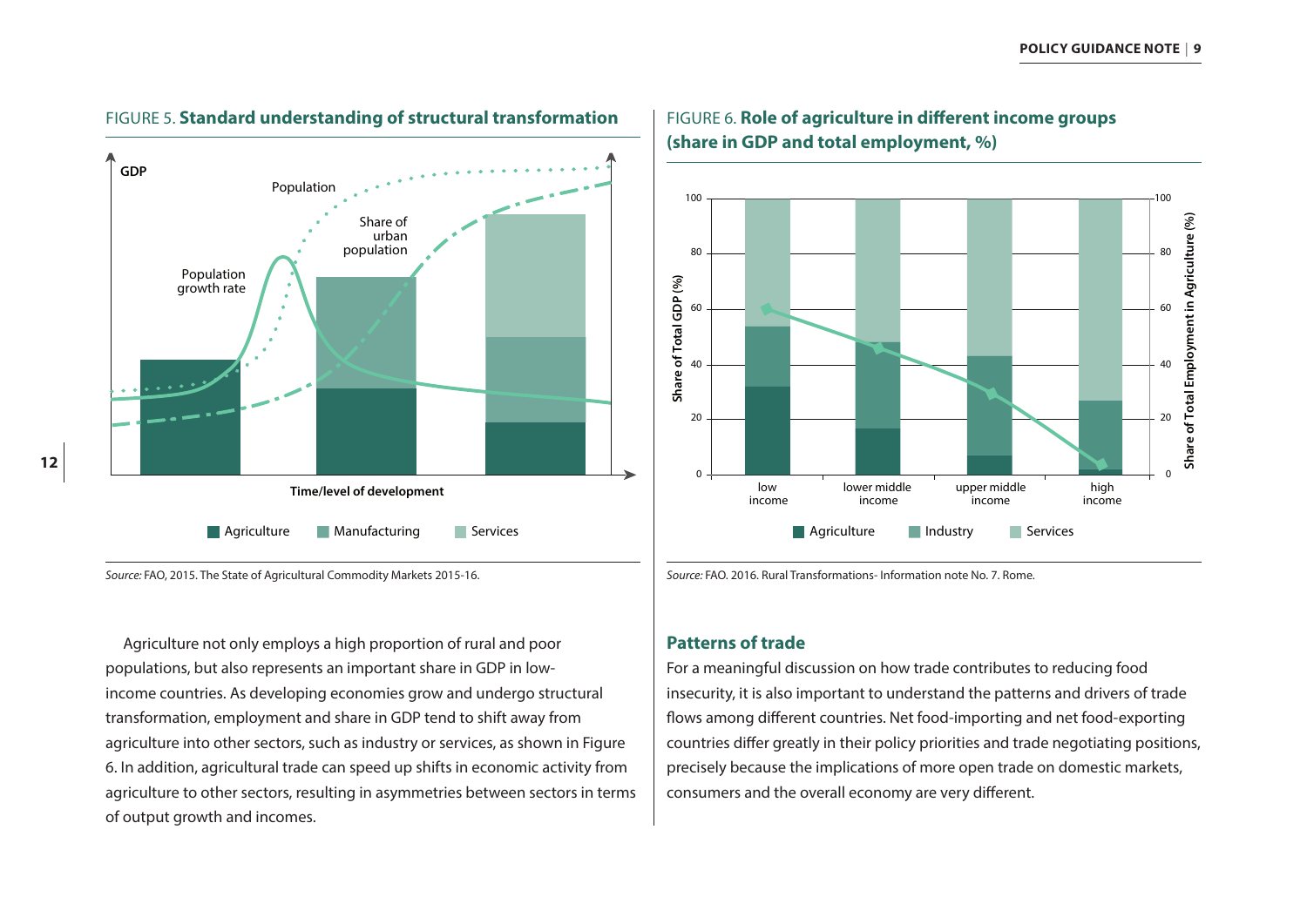<span id="page-16-0"></span>The UN Comtrade database contains standardized official annual trade statistics reported by countries and reflecting international merchandise flows, with coverage reaching up to 99 percent of world merchandise trade. Therefore, it offers a complex panorama of trade values and quantities on goods and services which can be searched by commodity codes such as Standard International Trade Classification and Harmonized System.

Policy-makers may also browse International Trade Centre (ITC) tools, in which data on market access and standards are available. Market Access Map shows tariffs applied by importing countries, tariff rate quotas, trade remedies (anti-dumping and safeguard duties), rules of origin and non-tariff measures. Standards Map offers information on private or "voluntary" standards, including those linked to food safety issues, carbon emissions measures and specific requirements for labour rights and gender issues.

World Integrated Trade System (WITS) of the World Bank provides diverse data on trade, tariff and development indicators, among which some specialized data, such as Revealed Comparative Advantage (RCA) Index, can be found. The objective of this measurement is to help assess a country's export potential and to provide potential trade prospects with new partners. According to the World Bank, the RCA index is often measured by a product's share in the country's exports in relation to its share in world trade. Similarly, WITS also provides an Export Specialization Index that indicates product information on revealed specialization in the export sector of a country. It is calculated as the ratio of the share of a product in a country's total exports to the share of this product in imports to specific markets or partners (World Bank, 2010).

## **Step 2****MAPPING THE TRADE POLICY LANDSCAPE**

#### **Trade policy measures and global governance of trade**

In the previous chapters, the note has revisited the evolution in patterns of global trade, linkages between trade and food security and nutrition, and some factors related to agriculture and food security and nutrition that need to be taken into consideration when designing trade policy. This part of the note discusses the different types of national trade policies and international frameworks that affect the formulation of agricultural trade measures. Throughout this guidance note, trade policies refer to government actions or measures that directly or indirectly affect trade flows. These can be divided into border and domestic policy measures.

- **E** Border measures: border measures are applied when goods and services cross a country's frontier. These policies include import tariffs and quotas, export subsidies or taxes, quantitative export restrictions, and non-tariff measures such as SPS regulations and customs procedures. The note mainly addresses restrictive measures such as import tariffs/quotas and export taxes/quotas, which are considered to have significant effects on trade flows, as they are applied at the border. Import tariffs can be designed as a percentage of the border price (i.e. *ad valorem* tariff), or as a fixed amount of money per unit of import (specific tariff), while import quotas refer to limits on the quantity that can be imported. An export tax is a levy on goods that are exported, and an export quota is a restriction on the quantity of exports.
- **Domestic measures:** among domestic measures, this quidance note will discuss output subsidies/producer price support measures and input subsidies, as these are common instruments of domestic agricultural support in many countries. Output subsidies/producer price support measures are usually intended to support farmers in import-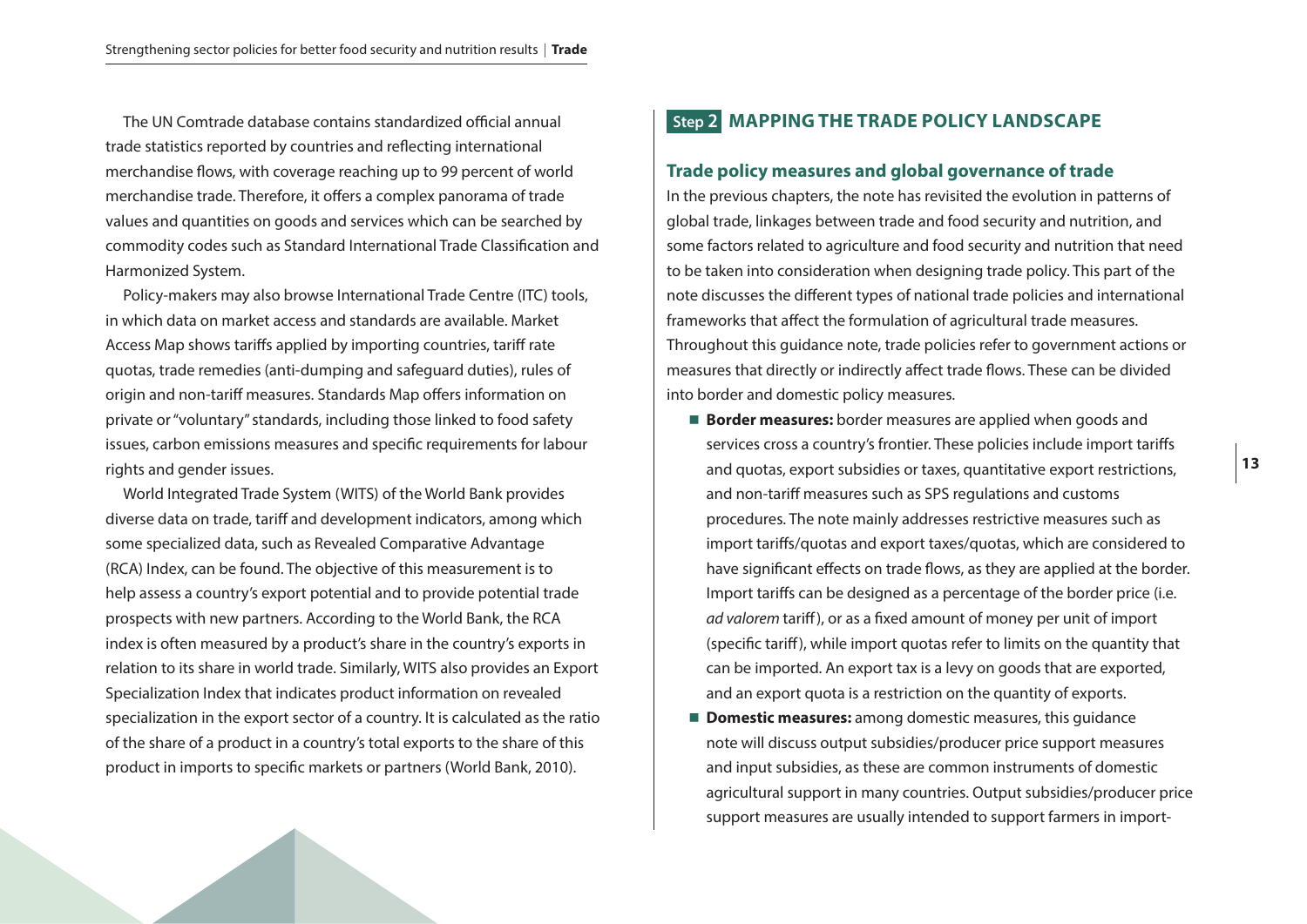competing sectors. This type of policy could take the form of minimum guaranteed prices or subsidies on the quantity produced, paid directly by the government to farmers to raise the price or incomes received by producers. Input subsidies, in the form of credit or applied on fertilizer or other inputs, have the effect of lowering production costs.

## **Policy space for pursuing food security objectives under trade agreements**

Trade agreements are at the heart of the trade and food security debate, as they set out the rules for national trade and agricultural policies, which play a key role in determining food security outcomes. The World Trade Organizations (WTO) Agreement on Agriculture (AoA), which resulted from the Uruguay Round of multilateral trade negotiations in 1995, was the first attempt to agree on a comprehensive set of disciplines on members countries' agricultural trade policies, seeking to reduce the distortions in agricultural markets that were prevailing at the time. Agricultural negotiations continued as part of the Doha Round of multilateral trade negotiations launched in 2001. The relationship between trade rules and food security became an increasingly central element in this round of negotiations.

The contribution that trade can make to a country's food security and nutrition situation is partly determined by the trade disciplines that apply to other countries' policies, but also by the "policy space" that the country itself is granted under WTO rules. In the AoA, specific flexibilities are provided to developing countries to help them pursue their food security goals. However, there is continuing debate on the level and relevance of flexibility available to countries within the AoA, and growing consideration for alternatives to the multilateral trading rules, including regional trade agreements (Box 3).

The AoA imposes limitations on the policy space for agriculture of all WTO members, including developing countries, under each of its pillars: market access, domestic support; and export competition. Although significant

# Box**3 Regional trade agreements**

An increasing share of global trade is taking place through bilateral, regional and interregional agreements. The number of regional trade agreements (RTAs) has expanded from fewer than 20 in 1990 to the 270 currently in force. Concluding the so-called "mega-regionals" will raise this share further.

While market access provisions remain important for agricultural products, the RTAs of our times usually go beyond these commitments to include "deep" provisions addressing a range of "behind the border" barriers to trade and promoting regulatory convergence and economic integration. Such deep provisions – either of a "WTO-plus" nature providing for additional obligations in areas already subject to commitments in WTO agreements or of a "WTOextra" nature covering areas outside current WTO coverage – can encompass such matters as Technical Barriers to Trade and SPS measures, services, investments and intellectual property.

RTAs normally lead to the creation of trade among the participating countries. However, with respect to the regulatory aspect, there are concerns about the ability of developing countries to adjust to more rigorous standards and to overcome the increased transaction and administrative costs.

Issues such as subsidies are not included in RTAs, as they can only be negotiated multilaterally, since no country would agree to discipline the use of agricultural subsidies in an RTA context without the assurance that other large countries were accepting similar disciplines.

Moreover, the political challenges of obtaining legislative approval of such agreements may not be much less than those of passing a multilateral trade deal. RTAs also raise systemic issues for the multilateral trading system because, by definition, they discriminate against countries outside the RTA.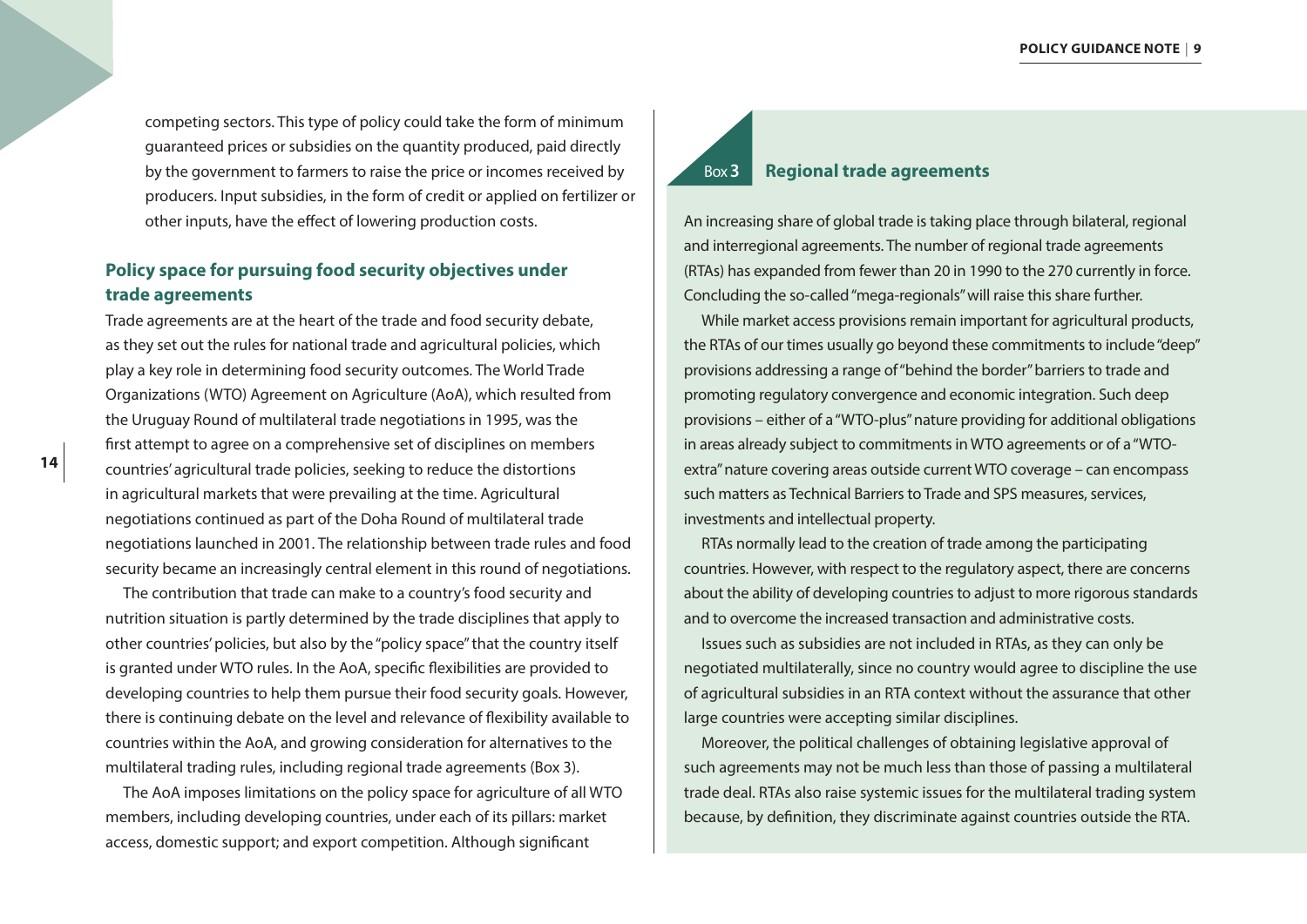flexibilities exist through these provisions, there has been a continuing debate over whether the AoA disciplines more generally are appropriate for developing countries seeking to promote their agricultural development and improve their food security and nutrition situation.

■ **Market access:** the market access provisions of the AoA discipline the use of measures such as tariffs and quotas which affect imports. The policy space for import protection is defined by the height of the bound tariffs that WTO members commit to not exceeding. These bound tariffs represent the policy space available to a country because, in principle, a country has the scope or the policy space to raise its tariffs to the bound levels. The policy space may be limited for individual products, which can be an issue for products considered sensitive, or strategic for food security and improved nutrition. Moreover, even if there is scope to increase applied tariffs to the allowed bound level, doing so may be detrimental to domestic consumers, which prevents many countries from actually using the policy space available.

When tariffs actually applied are examined, there is almost no difference among the three groups: developed and developing countries and LDCs. Consequently, on average, both LDCs and developing countries seem to have considerably more unused policy space (60 percent and 38 percent in 2013, respectively) than developed countries (19 percent) (Matthews, 2015). Figure 7 depicts differences in unused policy space by countries and country groups; within the same group, the unused policy space varies depending on the country, albeit higher on average in LDCs. However, it is important to note that these are average figures, and there can be significant heterogeneity by country and by commodity.

**n Domestic support:** the domestic support provisions discipline the use of measures such as subsidies to farmers under agricultural support programmes. The AoA classifies domestic support measures into two

basic categories: those that are not subject to ceiling commitments (i.e. measures meeting the "green box", "blue box" or "development box" criteria); and those that are subject to ceiling commitments ("amber box"). Policies exempted from Total Aggregate Measure of Support (AMS) commitments under the green box include support through policies that meet specific criteria designed in a way that do not distort production and trade, or at most cause minimal distortion (Box 4). In addition, such measures must be government-funded and must not involve price support. Under the blue box, direct payments under production-limiting programmes that meet specific criteria of the AoA are exempt from ceiling commitments. Lastly, the development box contains specific provisions for developing countries that allow them, under specific conditions, to exempt measures to encourage agricultural and rural development.

For policies that do not meet the criteria of the the green, blue or development box, if the support provided is below certain thresholds ("*de minimis* limits"), this support is also exempted from ceiling commitments. Each of the product- and non-product-specific policies that do not qualify for exemptions from the ceiling commitments are quantified, as measured by the Total AMS. These individual AMSs are then summed up into the Current Total AMS, which must not exceed a certain limit, as specified in a country's schedule of commitments. Most developed countries have an upper limit on their AMS, called the Bound Total AMS, in their schedule of commitments. On the other hand, for most developing countries, trade-distorting support is limited to a zero-Bound Total AMS, in effect obliging them to stay within the *de minimis* amounts.

The policy space available for domestic support thus depends on which measures countries are allowed to exempt from any disciplines on the level of support, and the limits on AMS expressed as Bound Total AMS.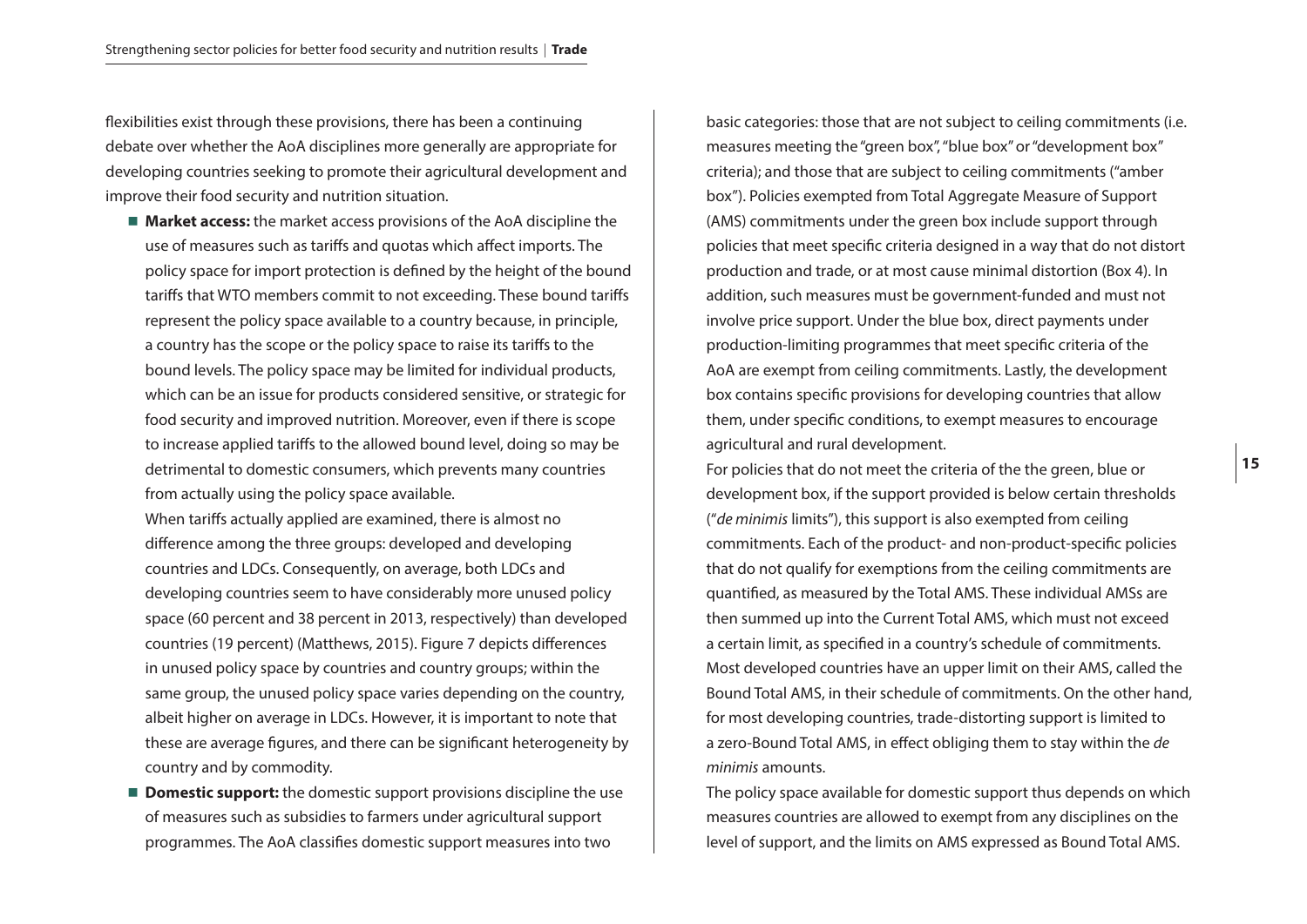

## FIGURE 7. **Unused agricultural tariff policy space by country groups (%), 2013**

*Source*: A. Matthews. 2015. Food security, developing countries and multilateral trade rules. Background paper for *The State of Agricultural Commodity Markets 2015–16*. FAO, Rome.

**16**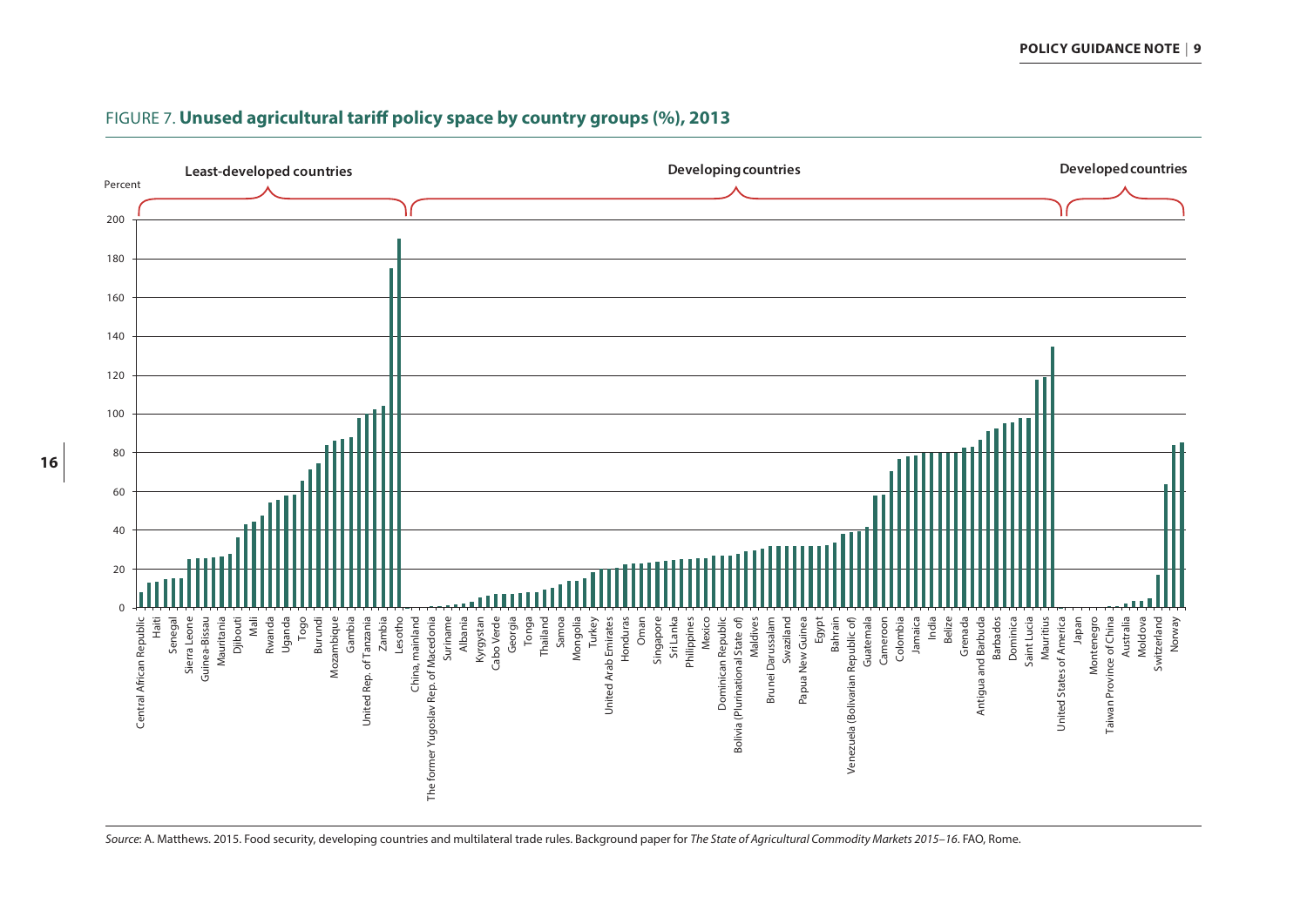Developing countries enjoy a number of exemptions from discipline or limitation of a broad range of policies (such as those falling within the green and development boxes), which can play an important role in enhancing their food security and nutrition situation. Additionally, they can provide non-exempt policies up to the *de minimis* levels.

■ **Export competition and export restrictions:** the export competition provisions discipline the use of subsidies and other payments that serve specifically to expand exports. The AoA limits the use of explicit export subsidies by putting ceilings on both expenditures and the quantities of agricultural exports that are subsidized. The Nairobi WTO Ministerial Conference in 2015 reached a decision on export competition whereby WTO Members committed to eliminating export subsidy entitlements with immediate effect, with some exceptions. The policy space for providing export subsidies available to developing countries includes the right to phase out such measures by 2018 rather than with immediate effect, and the right to continue subsidizing marketing and certain transportation costs for agriculture exports until 2023. The poorest and food-importing developing countries enjoy additional time to cut export subsidies until the end of 2030 (OECD/FAO, 2016).

While the commitment to eliminate export subsidies was a significant breakthrough in the Doha Round of negotiations, the more pressing issue during the recent period of high food prices has been the use of export restrictions, on which the WTO rules could be strengthened. The lack of clear regulations to discipline the use of export restrictions provides considerable amount of policy space for food exporting countries to employ export restrictions to address short-term food security concerns, to the detriment of food-importing countries (Box 5).

#### Box**4 Examples of developing countries using Green Box measures**

Two specific provisions relevant for food security are contained in Annex 2 of the AoA. They are the rules that exempt expenditure on public stockholding for food security purposes and the provision of domestic food aid from domestic support reductions, if these programmes meet certain specified conditions. In practice, programmes in developing countries that provide food at subsidized prices to consumers with the objective of meeting the food requirements of the urban and rural poor are considered to be in conformity with green box criteria.

Further, developing countries with programmes under which stocks of foodstuffs for food security are acquired and released at administered prices are deemed to be in conformity with the AoA, provided that the difference between the acquisition prices and the external reference price is accounted for in the AMS calculation.

Public stockholding for food security purposes is a common policy instrument in many Asian countries, including China, India, Pakistan and Vietnam, but also in some African countries, such as Zambia, which have all notified the WTO on expenditures for public stockholding programmes. China, Pakistan and Vietnam have also notified the WTO of public expenditures on domestic food aid programmes, as have a number of African countries, including Madagascar and South Africa.

*Source*: FAO. 2017 (forthcoming). E-learning course on Trade and food security and nutrition.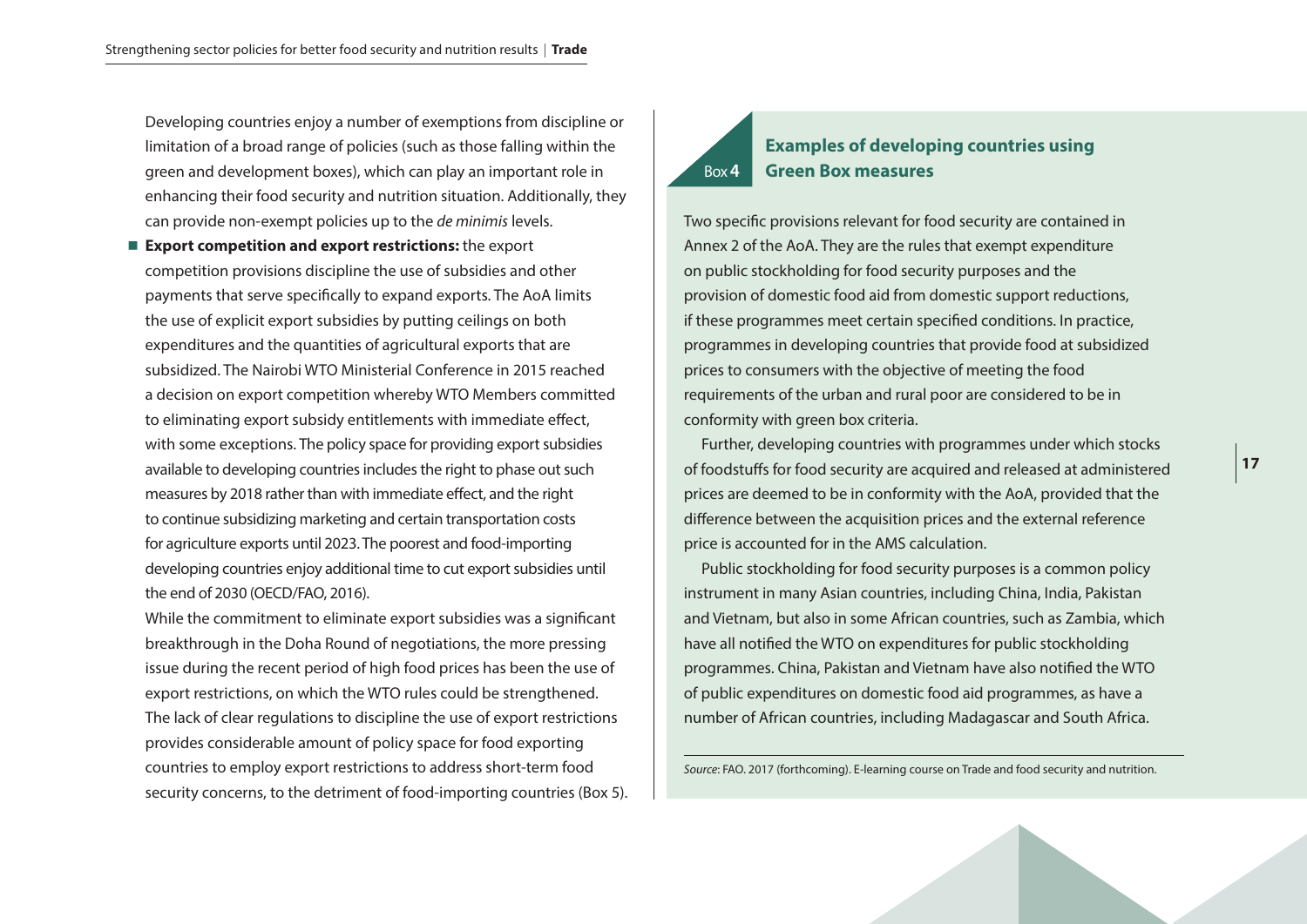# **How much of the food price rise in 2008-2010 can be explained by export restrictions?**

Over the 2008-2010 period, 9 percent of total food trade was covered by export restrictions. If just staple foods are considered, the share of food trade covered by export restrictions increases to 22 percent (Giordani *et al.*, 2012).

Research by the International Food Policy Research Institute (IFPRI) found that restrictions explain as much as 30 percent of the increase in prices in the first six months of 2008 (Von Grebmer, 2011), with price distortions being most significant for rice (24 percent), followed by wheat (14 percent) and barley (9 percent) (Yu *et al.*, 2011)."

## **Step 3****ASSESSING IMPACTS OF TRADE POLICIES**

The complexity of the channels of interaction between trade and food security produces great differences in country experiences of the impact of trade on food security. Trade can have both positive and negative impacts on each of the four dimensions of food security, affecting different economic and social variables in the short term and the medium to long term, as summarized in Table 2.

National agricultural trade measures have different welfare implications for producers, consumers and governments, depending on the types of policy measures that a country employs.

The welfare impacts will be dependent on the specifics of the policy package adopted, as explained below.

The market effects of either an import tariff or an import quota are that they reduce the level of imports, raise domestic prices and decrease domestic consumption. Welfare will be essentially transferred from consumers to producers and also to the government through tariff revenue (in the case of quotas, government only gains if it owns the import license). Some of the costs to consumers could be lowered if the government spends the revenue from import tax on programmes that promote access to food. Overall, by affecting the market-determined price, this type of policy also results in a net cost to society ("deadweight loss") which is not captured by any agent.

An export tax leads to a decrease in the domestic price, as producers in exporting countries have a disincentive to sell abroad and an incentive to sell more in the domestic market. On the other hand, an export quota is a restriction on the quantity of exports, which consequently leads to a reduction in domestic prices. In either case, welfare is essentially transferred from producers to consumers and to the government, as opposed to import restrictions (in the case of export quotas, the government only gains if it acts as an exporter).

Under the domestic support measures such as output subsidies/ producer price support measures and input subsidies, welfare is essentially transferred from the government (tax payers) to producers. In the case of a small country, which is a price taker in the world market, there would be no welfare impact on consumers since the consumer price remains the same. The cost of moving from low-cost foreign supply to higher-cost domestic supply represents a net cost to society (i.e. deadweight loss).

<span id="page-21-0"></span>Box**5**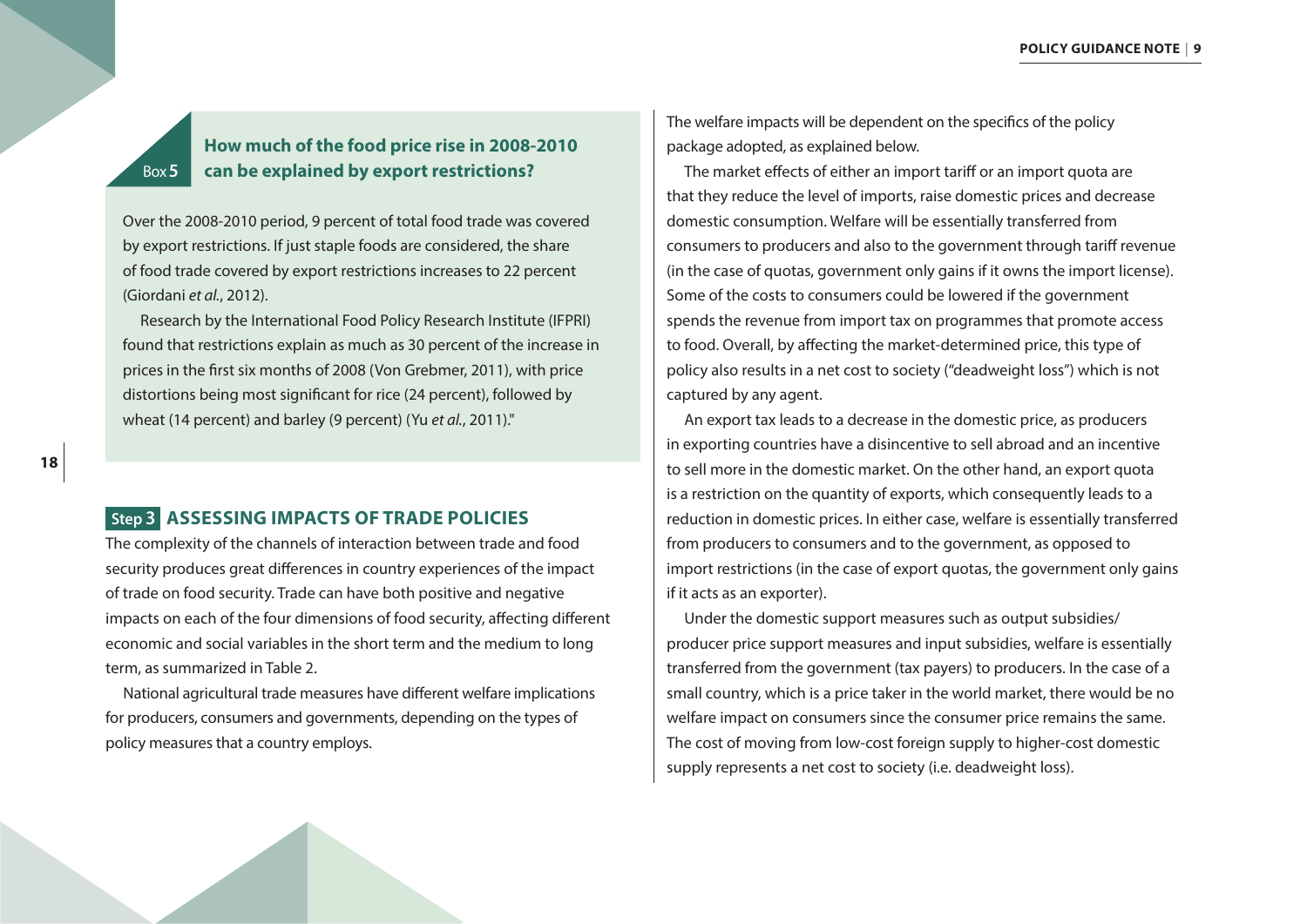# TABLE 2. **Possible short-, medium- and long-term effects of trade on the four dimensions of food security**

|              | <b>Short term</b>                                                                                              | <b>Medium to long term</b>                                                                                                                                                                                                                                                                  |
|--------------|----------------------------------------------------------------------------------------------------------------|---------------------------------------------------------------------------------------------------------------------------------------------------------------------------------------------------------------------------------------------------------------------------------------------|
| Availability | Trade boosts imports and increases the quantity<br>and variety of food available.                              | Food production may increase due to greater specialization, and productivity improvements may be triggered by<br>greater competition.                                                                                                                                                       |
|              | Trade may decrease the domestic availability of<br>crops in net food-exporting countries.                      | In net food-exporting countries, domestic availability of staples may decline, as production is diverted toward<br>exports; in net food-importing countries, some producers are likely to curtail production, forgoing the multiplier<br>effects of agricultural activities in rural areas. |
| Access       | Food and input prices are likely to decrease for<br>net food-importing countries.                              | Incomes would rise in competitive sectors, due to greater market access, and growth and employment would be<br>supported by export growth and inflow of foreign direct investment.                                                                                                          |
|              | Domestic prices of exportable products may<br>increase for net food-exporting countries.                       | Incomes may decline in import-competing sectors, with some producers transitioning out of agriculture. Also,<br>unequal distribution of gains may occur due to enclave developments in export crops, to the detriment of broad-<br>based smallholder food crop production.                  |
| Utilization  | Greater variety of food available may promote a<br>more balanced diet.                                         | Food safety and quality may improve if international standards are applied more rigorously.                                                                                                                                                                                                 |
|              | There may be greater consumption of food that<br>is cheaper, high in calories and low in nutritional<br>value. | Prioritization of commodity exports may divert land and resources from traditional and indigenous foods,<br>which are often superior from a nutritional perspective.                                                                                                                        |
| Stability    | Imports mitigate likelihood of shortages<br>resulting from local production risks.                             | Global markets are less prone to policy- or weather-induced shock.                                                                                                                                                                                                                          |
|              | Countries may be more vulnerable to changes in<br>trade policy by exporters, such as export bans.              | Sectors at earlier stages of development may become more susceptible to price shocks and import surges.                                                                                                                                                                                     |
|              | Possible positive impact<br>Possible negative impact                                                           |                                                                                                                                                                                                                                                                                             |

*Source*: FAO. 2016. Trade policy brief no. 17. Trade and Food Security.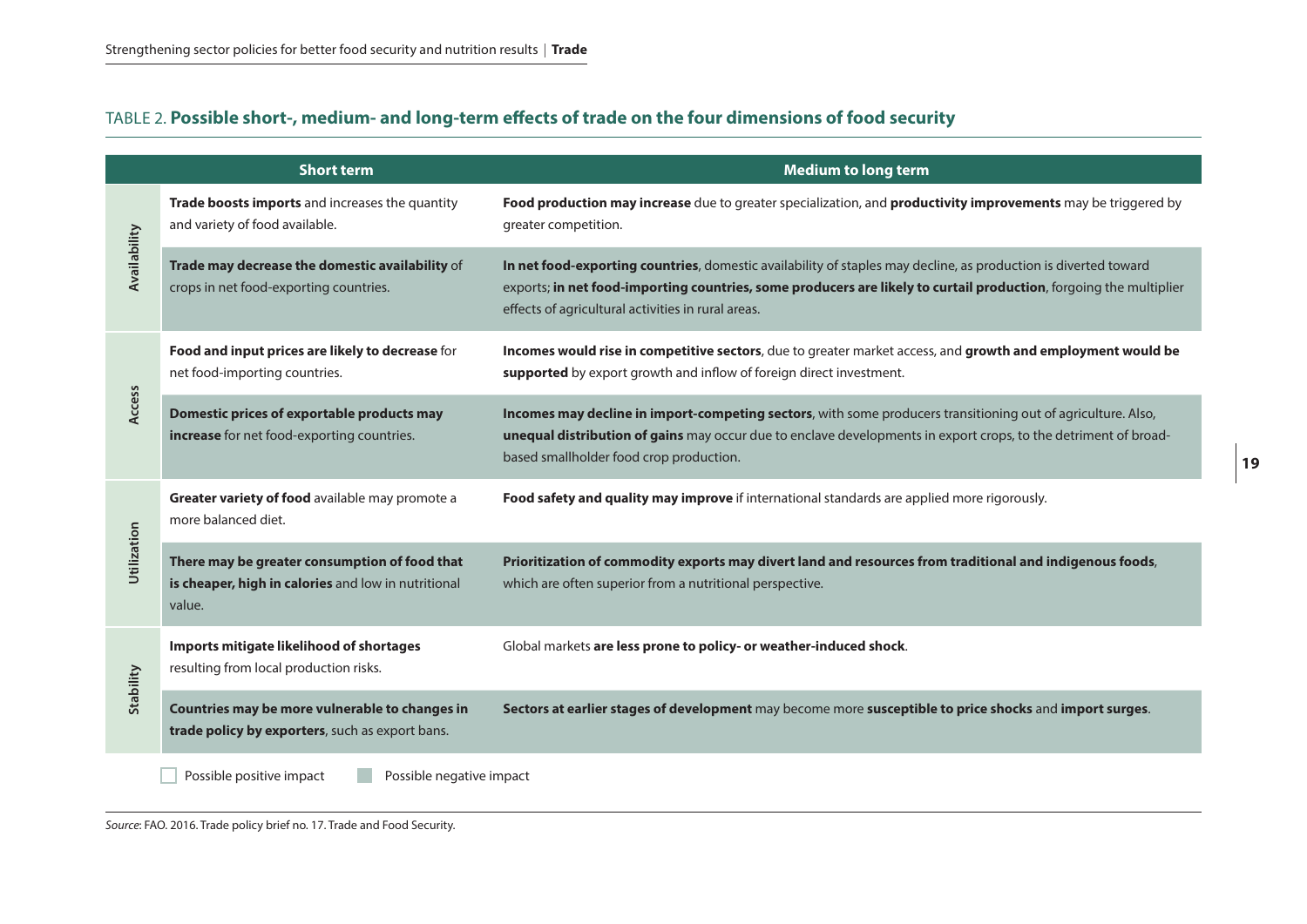## **Short-term policies in a period of high food prices and their impacts**

There are several cases of trade policies being used to address food security concerns arising from market shocks that affect food availability and prices. However, it is important to look beyond the possible short-term consequences of policy interventions and assess their effectiveness in achieving food security and nutrition objectives in the longer run.

A period of high and volatile prices in 2007-2008 is a good example. During this period a number of short-term policy responses were prompted, due to the waning confidence in global markets as a reliable source of affordable

food. In order to mitigate the negative effects of the increasing cost of food on consumers, many countries introduced trade policy changes such as export restrictions (in net exporting countries) or reducing import barriers (in net importing countries) in order to ensure sufficient domestic supplies.

However, while such short-term policies may have helped to achieve short-run national objectives of increasing food availability and lowering food prices, they had significant negative impacts in the medium to long run, at the national and global levels. These included: disincentives for farmers due to an uncertain policy environment; upward pressure on world prices due to tightening of the balance between demand and supply; and

#### Box**6 Regional experiences of short-term trade policy interventions for food security**

**Africa -** National food security objectives have been primary factors in determining trade and related market policy interventions in many African countries since long before the current global context of increased food price volatility. Many governments are concerned about their ability to source food staples regionally and the consequent increase in domestic food prices if they are unable to do so.

This concern is often compounded by the shortage of information on the physical availability of staples both within countries and regionally at any point in time, meaning that countries often do not know whether sufficient surpluses or stocks will be available when and where they are needed. Further exacerbating this issue is the intervention of many neighbouring countries in the markets for staples, which can effectively negate the opportunity for potential trading partners to source staples from surplus area or countries.

As a consequence, some countries have intervened heavily through trade policy to restrict exports as a way of ensuring that domestic prices do not increase substantially during periods of domestic shortage. However, as the African experience has demonstrated, when exports are restricted, incentives for investments in market development are reduced, limiting the potential for addressing food security concerns through increased regional trade.

**Latin America - Experience in Latin America shows that the consistency and** transparency of policy played an important role in determining the outcomes of trade policies applied during the period of high global food prices from 2006 to 2008. In some countries, export restrictions were initially put in place temporarily, but were later extended, making it difficult for producers to make informed production and marketing decisions. This contributed to an uncertain policy environment, reducing farmers' incentives and ultimately leading to diversification away from crops affected by frequent policy changes.

*Source*: FAO. 2015. The State of Agricultural Commodity Markets 2015-16. Rome.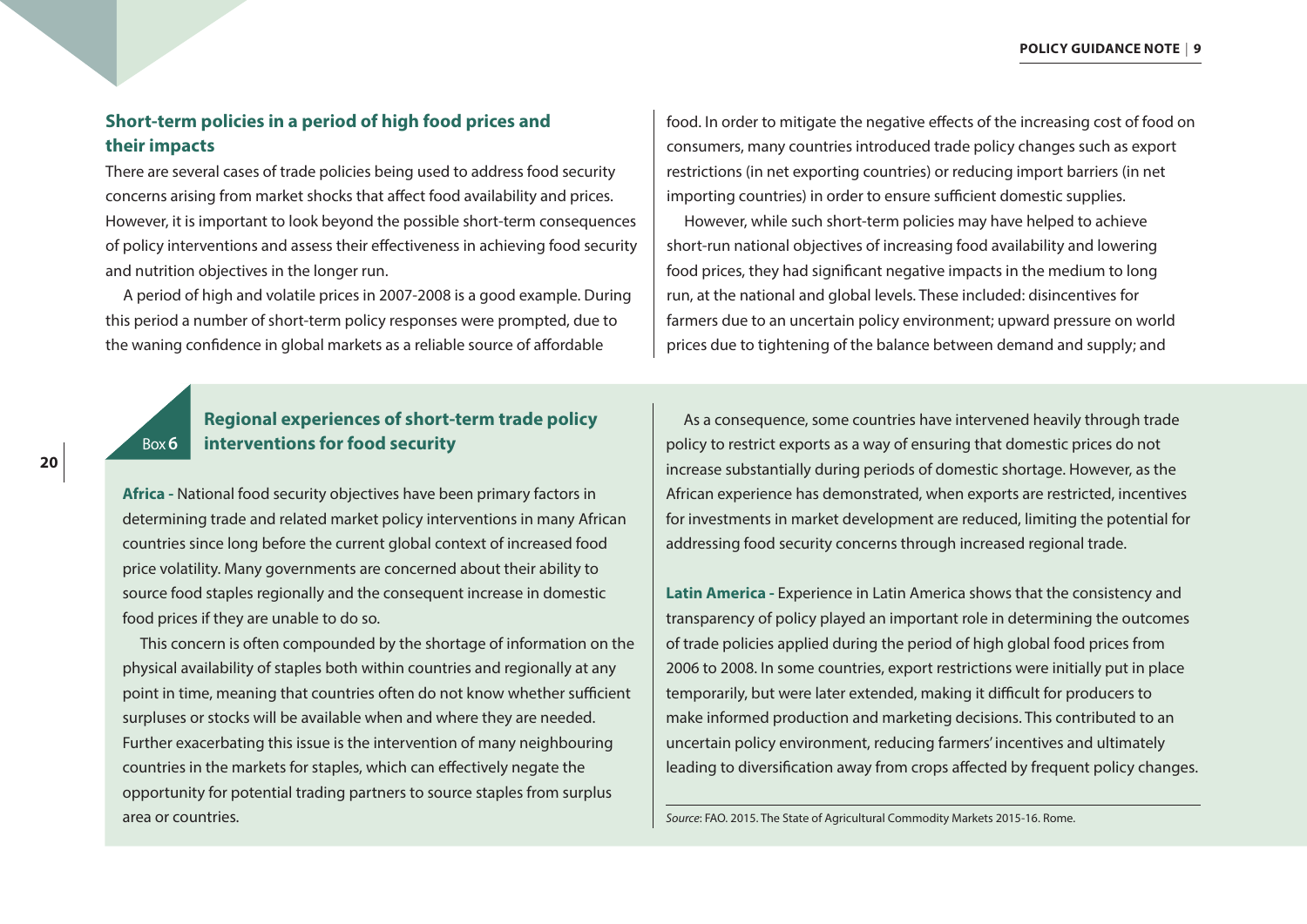exacerbation of uncertainty and volatility in food markets when several countries introduced export restrictions at the same time. Moreover, many food-importing countries that lowered import tariffs on food items or agricultural inputs during this period saw a limited impact of such measures, since the majority of countries already had low import tariffs on these items. Therefore, it is important to note that the potential medium- to longrun impacts of trade policies pursued towards addressing the immediate concerns can significantly undermine any short-term gains. Box 6 explains the importance of balancing short- and long- run objectives for achieving food security and improving nutrition.

## **Support to agriculture by stage of development**

Box**7**

The conceptual framework on stages of development is supported by empirical evidence from India on the returns to agricultural GDP from different types of government expenditure across time. The results show strong evidence of very favourable returns to investments in roads and education in the 1960s and in education in the 1970s, but reduced returns in later years. By contrast, the returns to investments in agricultural research and development are high in the 1980s and 1990s, but much lower in the earlier years. Returns to spending on subsidies are generally lower, although positive, than to spending on investments in roads, education and agricultural research and development. The findings of this study suggest that the rates of return to different types of expenditure differ according to the stage of development.

*Source*: Data from S. Fan, A. Gulati & Thorat, S. 2007. Investments, subsidies and pro-poor growth in rural India. IFPRI Discussion Paper No. 716, Table 6. Washington, DC, IFPRI.

#### **The role of policy support at different stages of development**

The note has highlighted the importance of looking beyond static, shortterm objectives when designing and implementing trade strategies. Instead, the focus should be on achieving food security in the context of long-term agricultural development and structural transformation. As discussed in Step one*,* there are different stages of agricultural development, which range from low-productivity to more commercially oriented agriculture. The objectives of policy interventions should be appropriate for the status of agricultural development in a country, and may therefore change over time (Box 7).

#### **Agricultural GDP returns to Indian government spending, 1960s to 1990s**

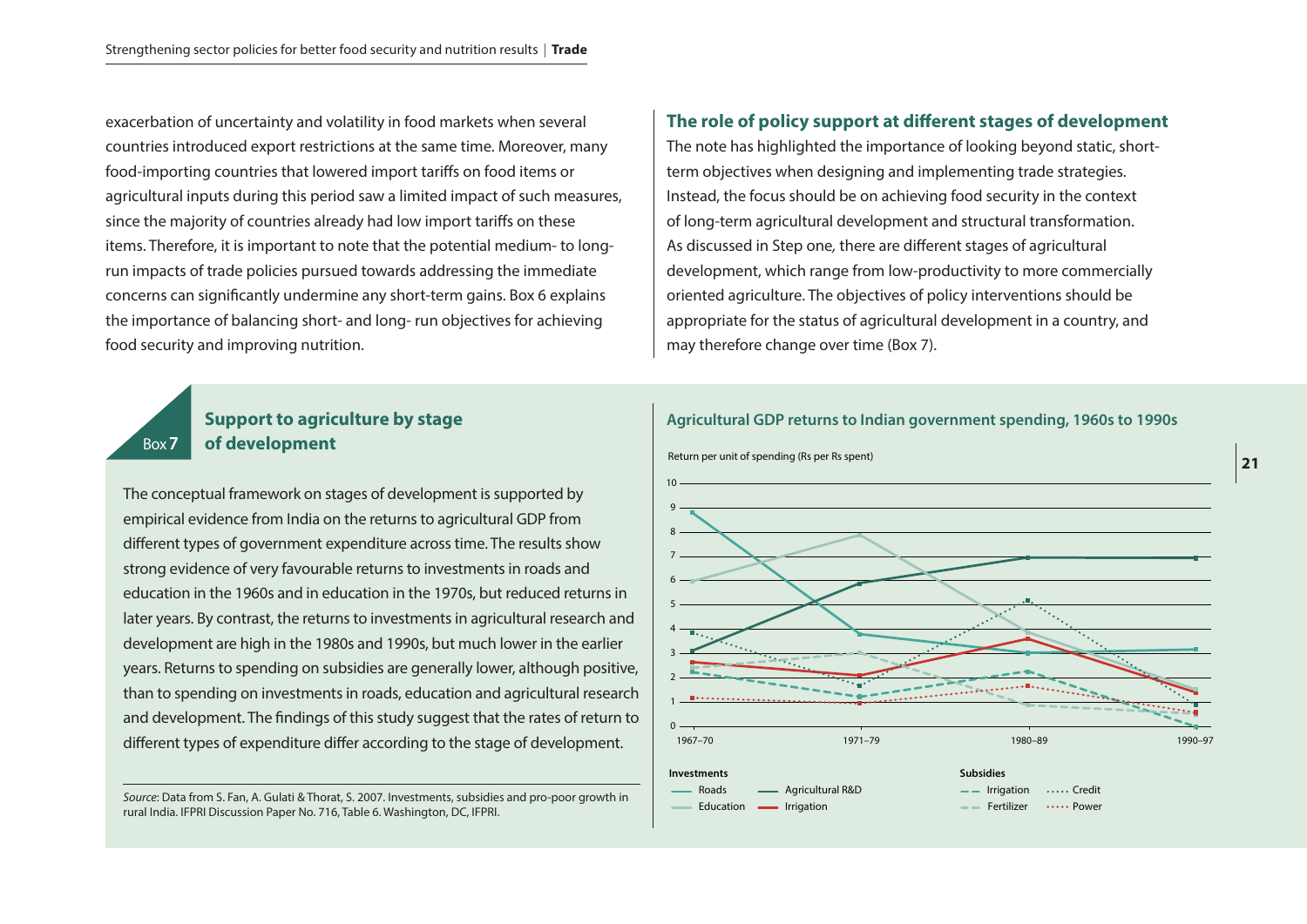- At the earlier stages, when agricultural production systems are rudimentary, critical infrastructure is absent, and producers have limited recourse to risk management instruments, policy support could involve investments in infrastructure and promotion of technology adoption, establishing the basic conditions for agricultural productivity to rise.
- **As the agriculture sector develops**, once producers are able to generate surplus production for markets, some level of government intervention may be necessary to kick-start markets. This may include establishing moderate levels of import protection and export promotion, creating market information systems, providing risk management instruments, and expanding access to finance and input/ output markets.
- At later stages, as the agriculture sector becomes increasingly commercialized and competitive, governments may withdraw from market activities and allow the private sector to take over the provision of critical market services. Consequently, the role of governments should concentrate on facilitating the absorption of labour and capital released from agriculture to other sectors and promoting overall competitiveness.

The stage of agricultural development is critical for determining policy objectives, which may range from establishing basic market conditions, to improving agricultural productivity and promoting private-sector-led growth. A combination of domestic and border measures is needed to achieve the policy objectives at each stage of agricultural development (Box 8). In practice, the optimum package of domestic and border measures depends on individual country circumstances, and attaining desirable outcomes depends on adequate implementation capacities.

# Box**8**

# **Use of border measures at the early stages of development and its impact in Fiji**

In Fiji, trade policies during the protectionist period in the 1970s and 1980s contributed to increased availability of meat, as the policies were combined with investments in domestic meat production to reduce high levels of imports. Fiji raised export taxes on locally produced inputs for animal feed, raised import tariffs on meat, and implemented import license controls to reduce the quantity of meat imports. Production of beef and chicken increased steadily in response to these measures.

#### **Production of meat in Fiji, 1961-2007**



*Source*: Thow *et al.* 2011. Trade and the nutrition transition: strengthening policy for health in the Pacific.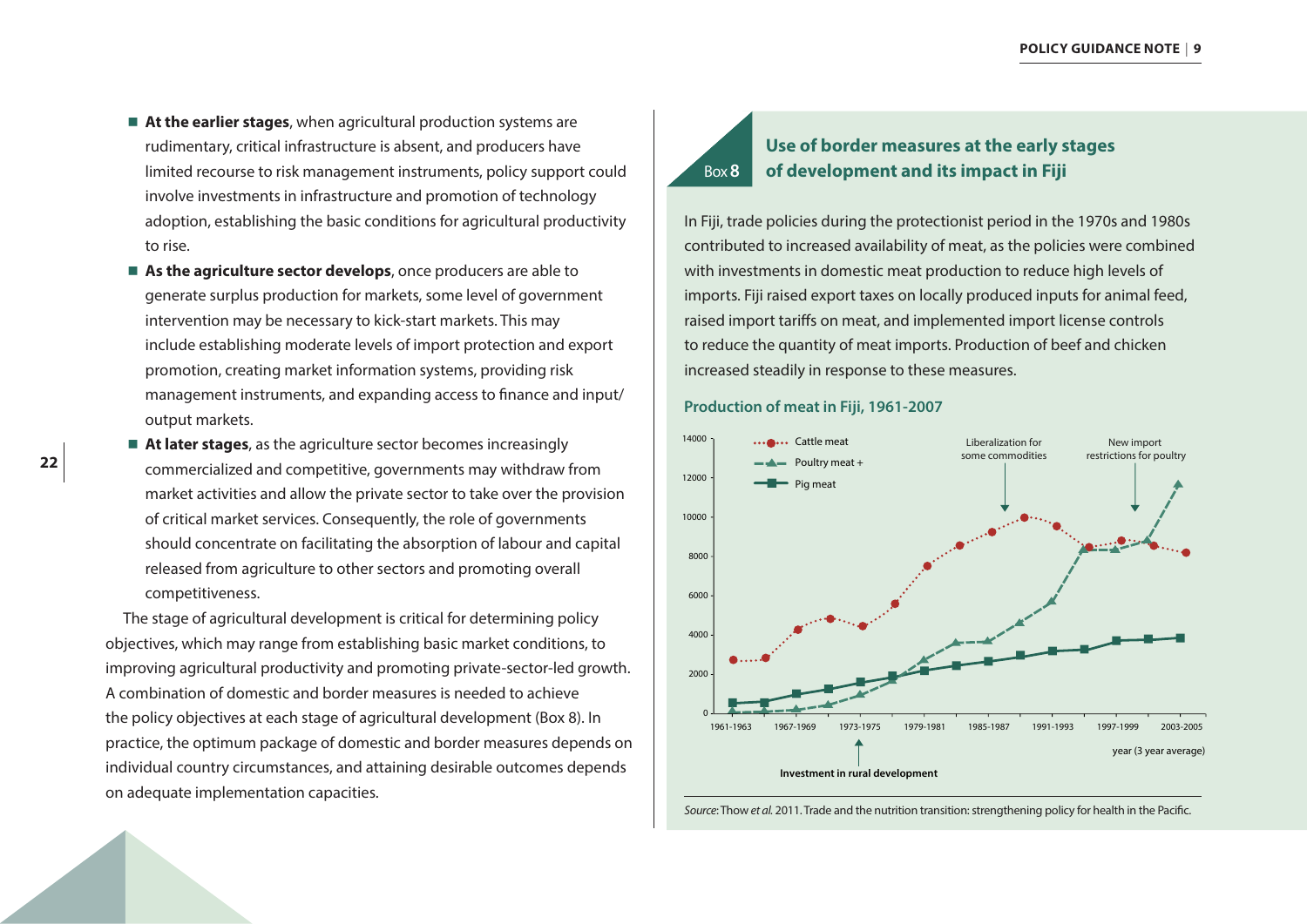<span id="page-26-0"></span>When markets eventually become more open, it is vital that trade reforms be coupled with appropriate complementary policies that aim to facilitate the process of transition and adjustment and minimize the negative impacts on potentially disadvantaged groups. The range of sound complementary policies to increase the gains from trade reforms is very wide: from macro-economic policies to sectoral policies such as infrastructure, institutions, competition and safety nets for the poor (Montalbano *et al*., 2015).

### **Step 4****IMPROVING POLICY COHERENCE**

Trade and related policies are expected to play an increasingly important role in supporting the implementation and financing of agriculture and food security strategies and investment plans. Despite their importance, in most developing countries agriculture and trade-related objectives and strategies are identified through separate prioritization, negotiation and coordination processes, associated with agriculture and trade ministries. The situation can result in different perceptions of the national priorities for agricultural trade. This, in turn, can lead to gaps in the country's capacity to design and implement appropriate trade policies that are supportive of agriculture sector development as well as associated food security and nutrition improvements, and therefore partial strategies and weaknesses in identifying the required policy space.

In this context, making trade policies work better for food security and improved nutrition is a political as much as a technical challenge (Box 9). Policy-makers need to balance the interests of diverse groups within and sometimes outside their country's borders to develop coherent packages of policies that prioritize long-term economic and social development. Donors and development partners also play a role encouraging coordination and coherence, rather than exacerbating the sectoral divide

by providing support through different departments or agencies that are poorly coordinated.

The gap in sectoral processes should be bridged in such a way that food security and nutrition are mainstreamed into decision-making processes for national trade policy. This will be possible by:

- $\blacksquare$  More fully engaging trade stakeholders, including trade ministries, export promotion boards and industrial associations, in the development of agricultural strategies and investment plans;
- $\blacksquare$  Aligning agriculture strategies and investment plans with traderelated policy and planning frameworks (such as import and export strategies), and both agriculture and trade strategies and investment plans with food security and nutrition objectives;
- $\blacksquare$  Including trade and agricultural experts in the formulation of each other's strategies and investment plans; and
- $\blacksquare$  Connecting the institutional structures attached to sectoral processes where they exist.

However, the bridging of agriculture and trade-related processes will not occur spontaneously. Improving policy coherence requires leadership and political commitment, continuous facilitation through policy dialogue among different stakeholder groups, and institutional strengthening and capacity building. These efforts are to fill knowledge gaps and to increase capacity to analyse coherence, synergies and tradeoffs between trade, agriculture, and food security and nutrition policies and goals (as well as the capacity to identify appropriate complementary policies to maximize positive impacts and minimize risks). In supporting national-level processes, it is essential that the global governance systems affecting these processes also be coherent and can ensure that traderelated processes are supportive of countries' pursuit of food security objectives.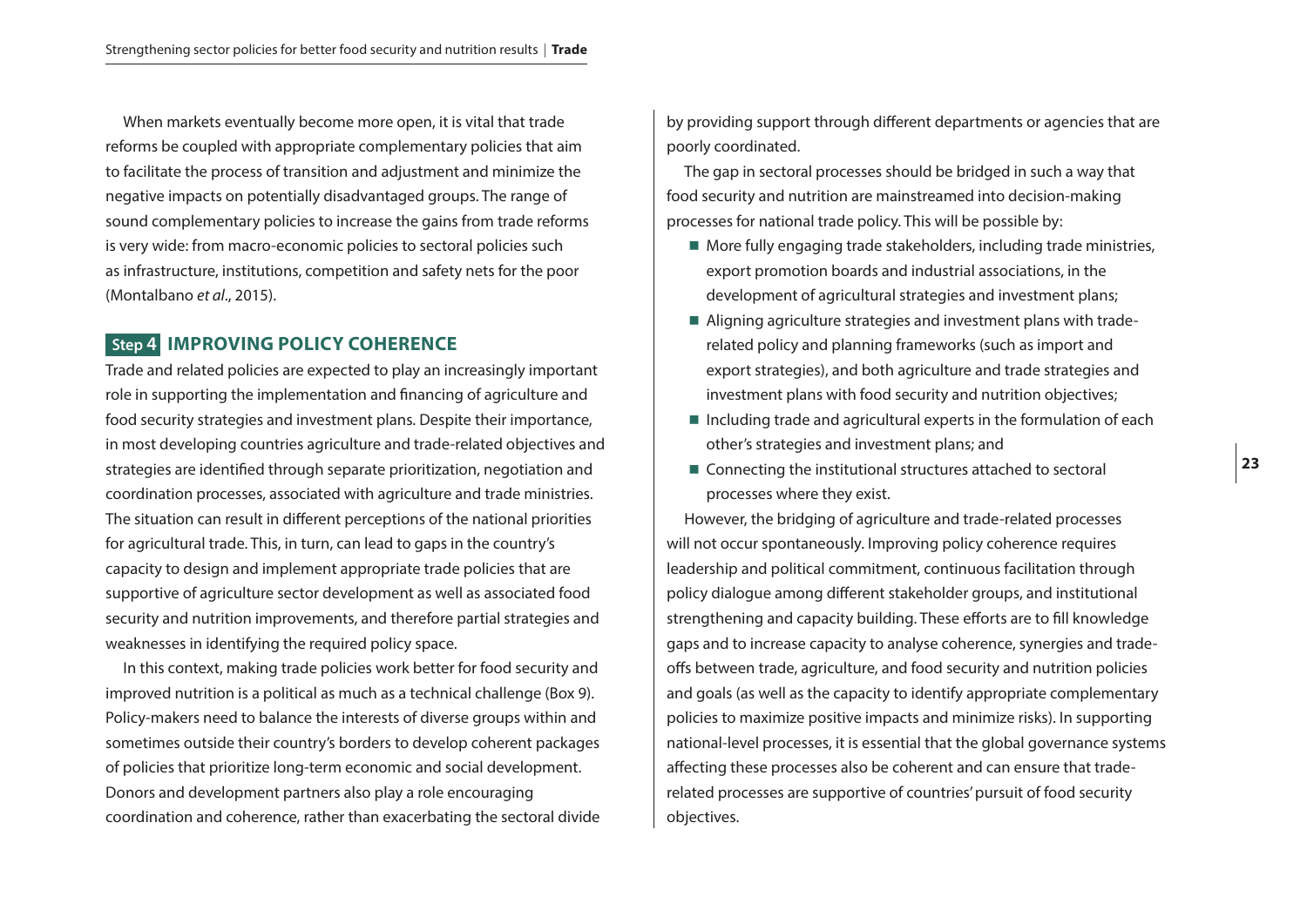# **Governance of agriculture and trade planning processes in African LDCs**

In African LDCs, trade, agriculture and nutrition-related strategies and investment plans are generally framed in separate processes: Enhanced Integrated Framework (EIF) for trade-related technical assistance; Comprehensive Africa Agriculture Development Programme (CAADP) for agriculture; and National Nutrition Plans for nutrition. These processes involve different ministries (trade, agriculture and nutrition, respectively), stakeholders, development partners and sources of financial support.

Poorly articulated linkages between these processes often result in partial strategies. For example, the Diagnostic Trade Integration Studies (DTIS) elaborated under the EIF often focus on export crops at the expense of support to importcompeting food crops. By contrast, the National Agriculture Investment Plans (NAIPS) elaborated under CAADP tend to prioritize food crop production and productivity increases without sufficient consideration of opportunities for and constraints to obtaining access to, or competing on, regional and international markets. The inefficient use of resources is evidenced by the presence of specific financing mechanisms to support each process, which are funded by the same donors through different departments and programmes, thus reinforcing the "silos".



#### **Trade, agriculture and nutrition planning processes in African LDCs**

Notes: FfD = Financing for Development; SDGs = Sustainable Development Goals; AfT = Aid for Trade; ARD = Agriculture and Rural Development

Source: Adapted from E. Canigiani & Bingi, S. 2013. Connecting food value chains in Africa. GREAT Insights, 2(5). July-August 2013. Maastrich, European Centre for Development Policy Management.

Box**9**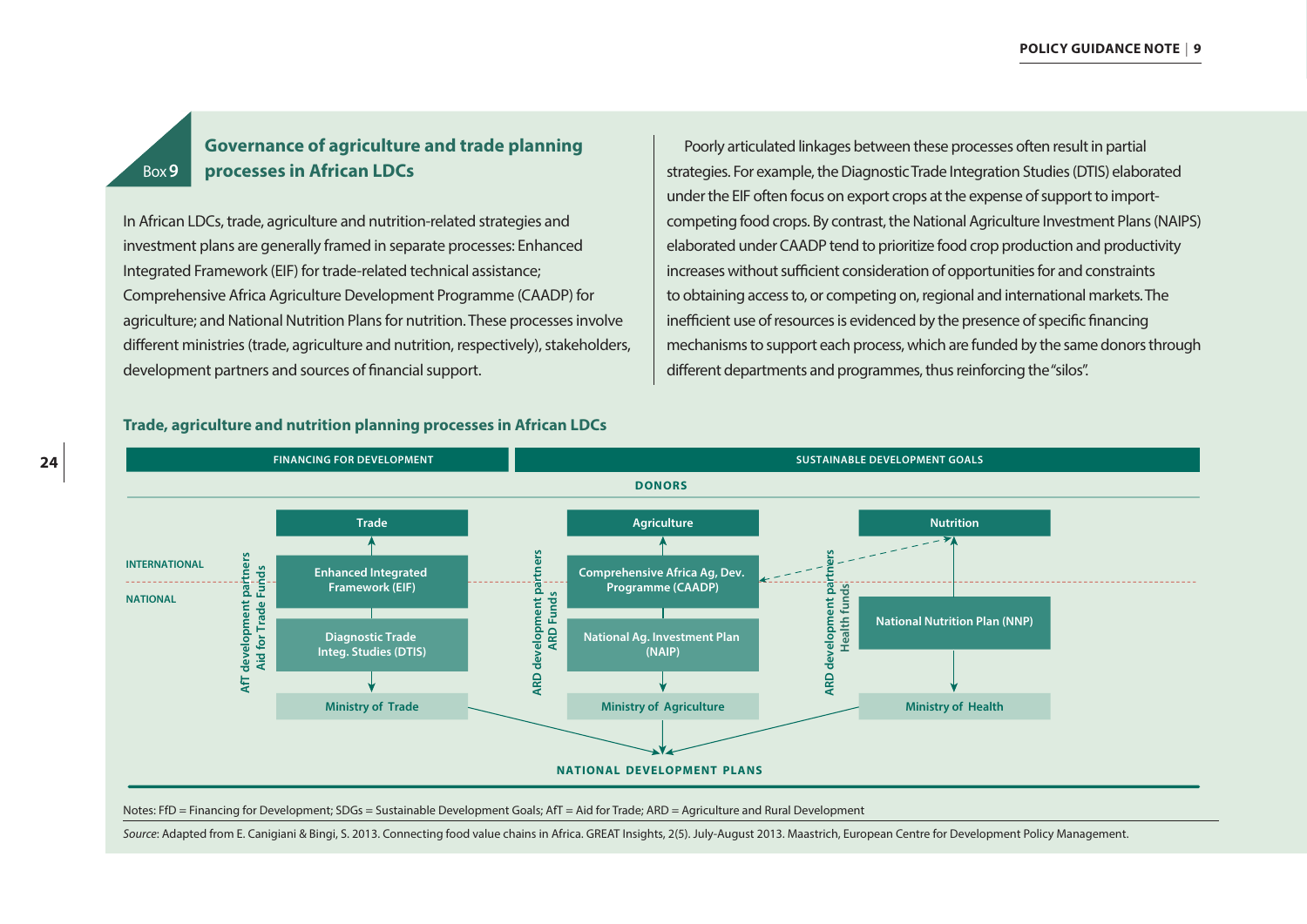# <span id="page-28-0"></span>Concluding remarks

Global trade in food products has expanded rapidly and is expected to continue to increase, although at a lower rate than in the previous decades. The reliance on food trade at the global level continues to be high, with some regions becoming increasing net exporters and others increasing net importers. The food import dependency, in particular, is expected to intensify in resource-poor regions.

Amid the increasing importance of agricultural trade, there has been growing attention on its role in improving food security and nutrition outcomes. In seeking to inform the policy-making processes governing both agriculture and trade policies, this guidance note discussed the linkages between trade and the four dimensions of food security (availability, access, utilization and stability), and proposed a step-wise approach for analysis that would feed into trade policy formulation and implementation, highlighting the variables that should be taken into consideration. These include agricultural production, the stage of agricultural and market development, food consumption trends, evolution in diets and trade patterns, among others.

It then provided guidance on the different types of national trade policy measures (border and domestic measures) that are typically applied by countries and the global frameworks within which trade policies are formulated. The note discussed the policy space available to developing

countries within multilateral trade rules to pursue their food security and nutrition objectives by briefly describing the provisions and commitments under the three pillars of the AoA: market access, domestic support and export competition.

A core focus of the note was a discussion of the potential impacts of trade policies on a country's food security and nutrition situation, which can be heterogeneous and largely context-specific. It discussed typical welfare implications of different types of national trade policy measures for producers, consumers and governments. It noted that the welfare impacts are dependent on the specifics of the policy package adopted. It also highlighted the need to distinguish between the short- and longterm implications of trade policies on the food security and nutrition situation, taking as an example the period of high food prices in 2007-2008. It noted that the impact of trade on food security needs to be evaluated in the context of the long-term process of agricultural development and structural transformation. On the basis of this discussion, the note asserts that agriculture and trade and related policies must prioritize long-term structural transformation objectives over short-term political or commercial interests, taking into consideration the priorities for agricultural development and food and nutritional security of a country. This requires improving coherence between trade, agriculture and food security and nutrition polices, for which leadership and political commitment are required.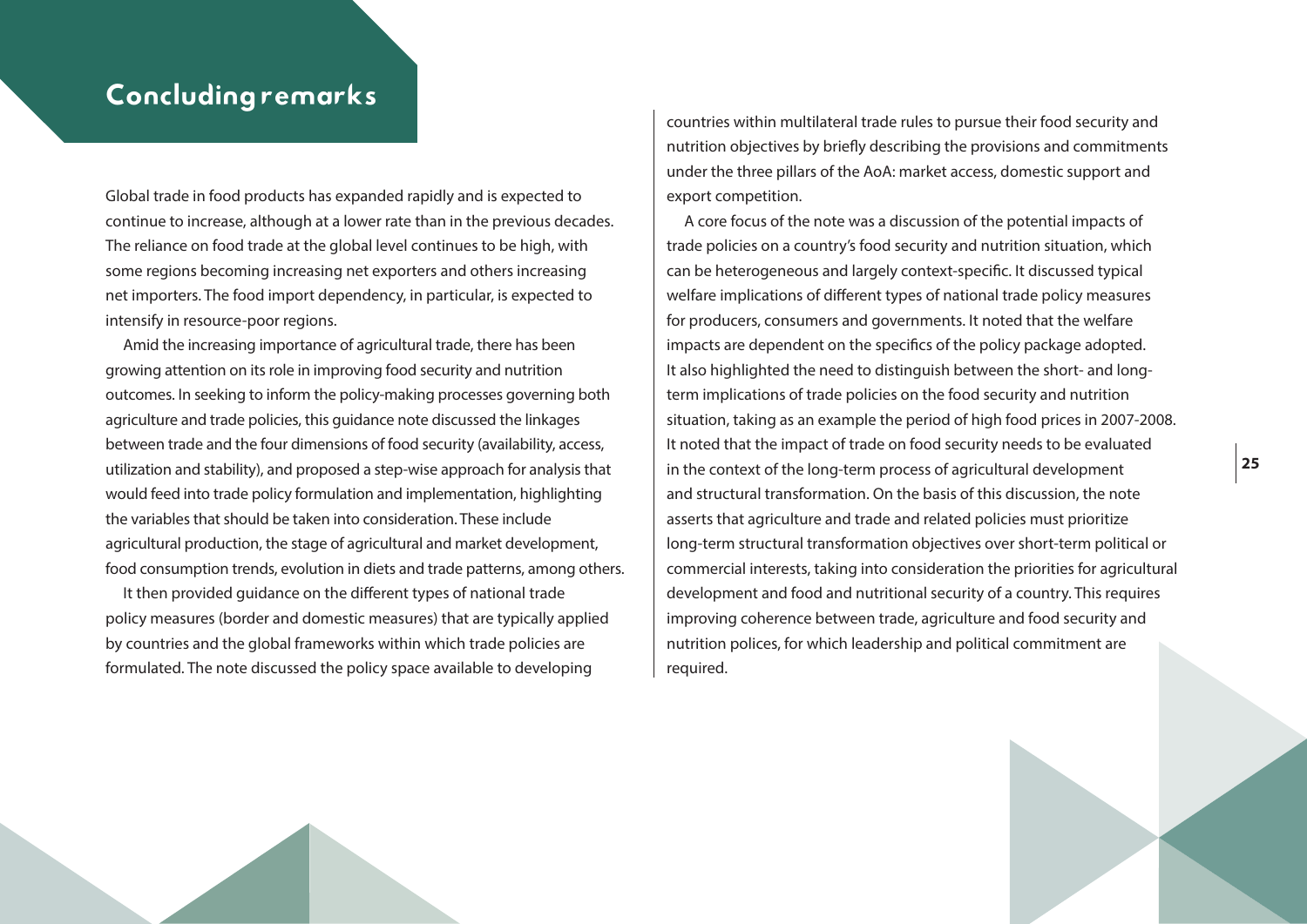# <span id="page-29-0"></span>References

- Díaz-Bonilla, E. 2015. Lost in translation: the fractured conversation about trade and food security. *Background paper prepared for The State of Agricultural Commodity Markets 2015–16.* FAO, Rome.
- Fan, S. Gulati, A. & Thorat, S. 2007. Investments, subsidies and pro-poor growth in rural India. IFPRI Discussion Paper No. 716, Table 6. IFPRI Washington, DC.
- FAO. 2001. Food Balance Sheets: A handbook. FAO, Rome.
- FAO. 2016. Expert consultation on trade and nutrition: summary of discussions. FAO, Rome.
- FAO. 2017a. Project Brief on FAO/WHO Global Individual Food consumption data Tool. FAO, Rome.
- FAO. 2017b. Glossary for Food Balance Sheets. FAO, Rome. Giordani, P. Rocha, N. & Ruta, M.2012. Food prices and the multiplier
- effect of export policy. World Trade Organization Staff Working paper ERSD-2012-08.
- Herrendorf, B. Rogerson, R. & Valentinyi, A. 2014. Growth and structural transformation. *Handbook of economic growth.* Volume 2. Pages 855–941.
- High Level Panel on Experts on Food Security and Nutrition (HLPE). 2014. Food losses and waste in the context of sustainable food systems. *A report by HLPE of the Committee on World Food Security.* Rome.
- Matthews, A. 2015. Food security, developing countries and multilateral trade rules. *Background paper for The State of Agricultural Commodity Markets 2015–16*. FAO, Rome.
- Montalbano, P. Nenci, S. & Salvatici, L. 2015. Trade policy and food and nutrition security. *Background paper for The State of Agricultural Commodity Markets 2015–16*. FAO, Rome.
- OECD/FAO. 2015. OECD-FAO Agricultural Outlook 2015-2024. OECD Publishing, Paris.
- OECD/FAO. 2016. OECD-FAO Agricultural Outlook 2016-2025. OECD Publishing, Paris.
- Swinnen, J. 2015. Supply chains, trade and food security: linking rich consumers to poor producers through value chains. Presented in FAO, Rome. Von Grebmer, K. Torero, M. Olofinbiyi, T. Fritschel, H. Wiesmann, D. & Yohannes, Y. 2011. The challenge of hunger: Taming price spikes and excessive food price volatility. *Global Hunger Index 2011 Report*. IFPRI, Washington, DC. World Bank. 2010. Trade Indicators. World Integration Trade System Online Help. The World Bank, Washington DC.

**26**